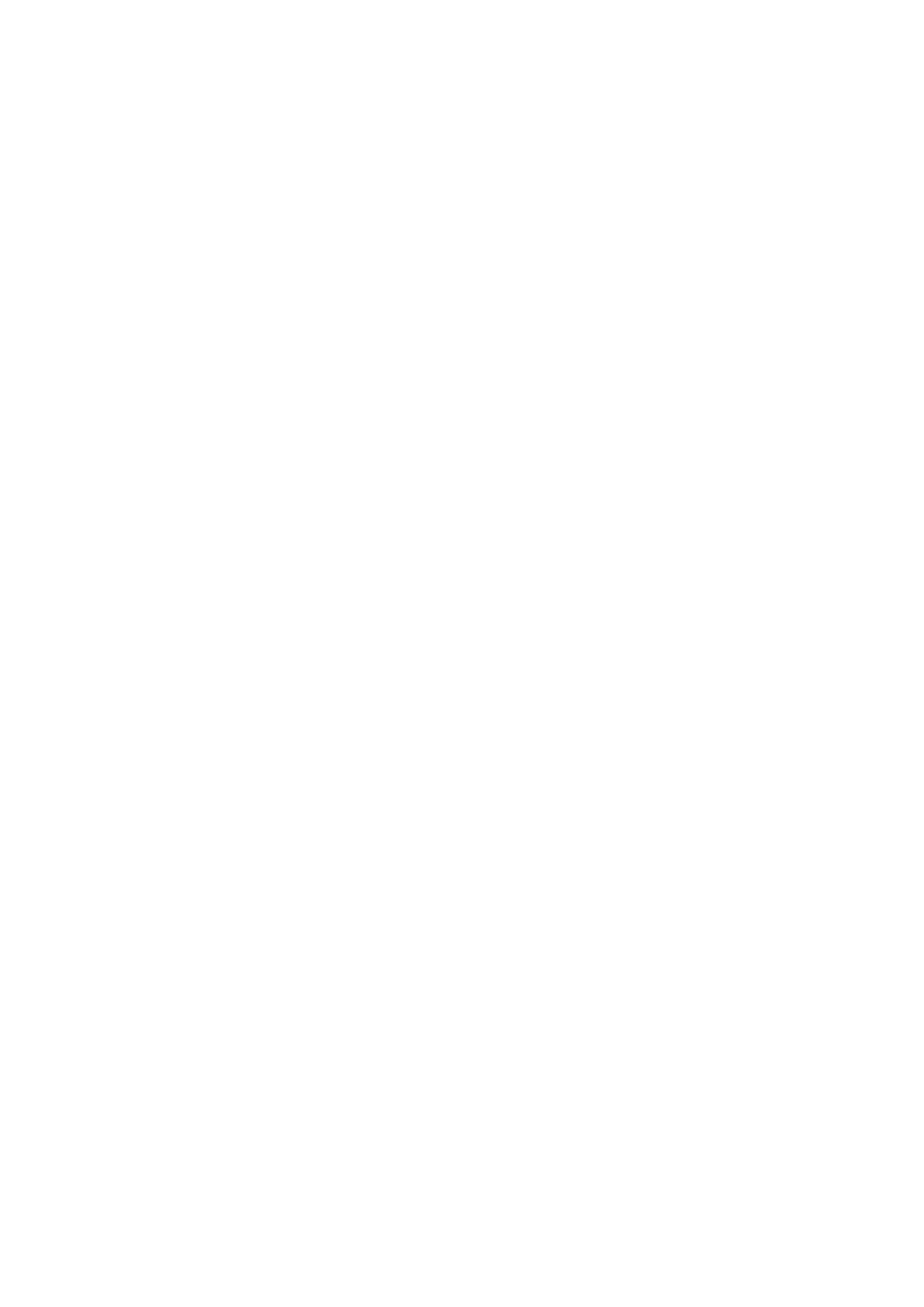OCCASIONAL PAPER 88

## **Key issues in REDD+ verification**

Study commissioned by CIFOR

Michael Dutschke biocarbon consult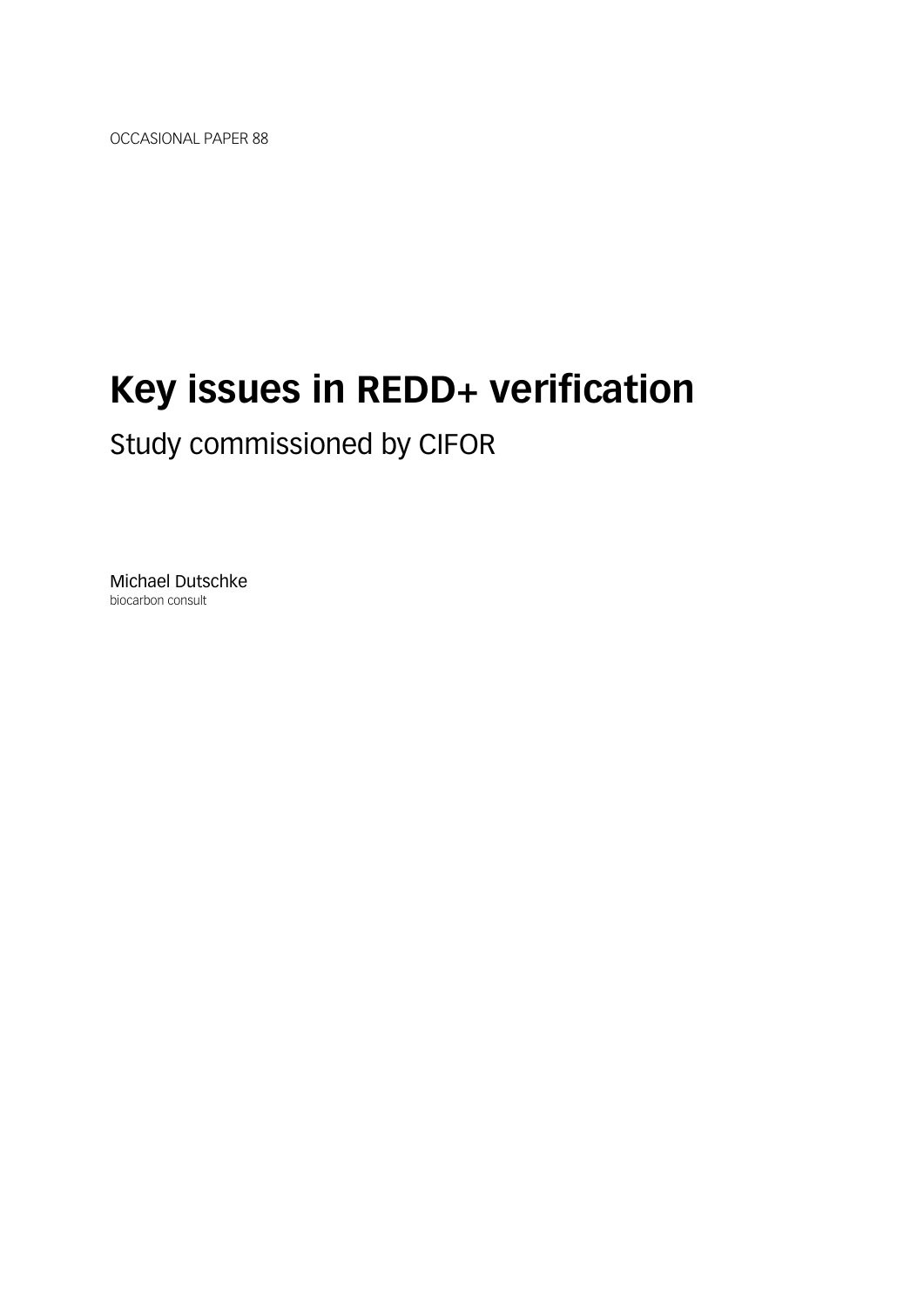Occasional Paper 88

© 2013 Center for International Forestry Research All rights reserved

ISBN 978-602-1504-04-8

Dutschke, M. 2013. Key issues in REDD+ verification: Study commissioned by CIFOR. Occasional Paper 88. CIFOR, Bogor, Indonesia.

Photo by Tomas Munita/CIFOR Timber near a local road in Napo Province, Ecuador

CIFOR Jl. CIFOR, Situ Gede Bogor Barat 16115 Indonesia

T +62 (251) 8622-622 F +62 (251) 8622-100 E cifor@cgiar.org

### **cifor.org**

Any views expressed in this publication are those of the authors. They do not necessarily represent the views of CIFOR, the authors' institutions or the financial sponsors of this publication.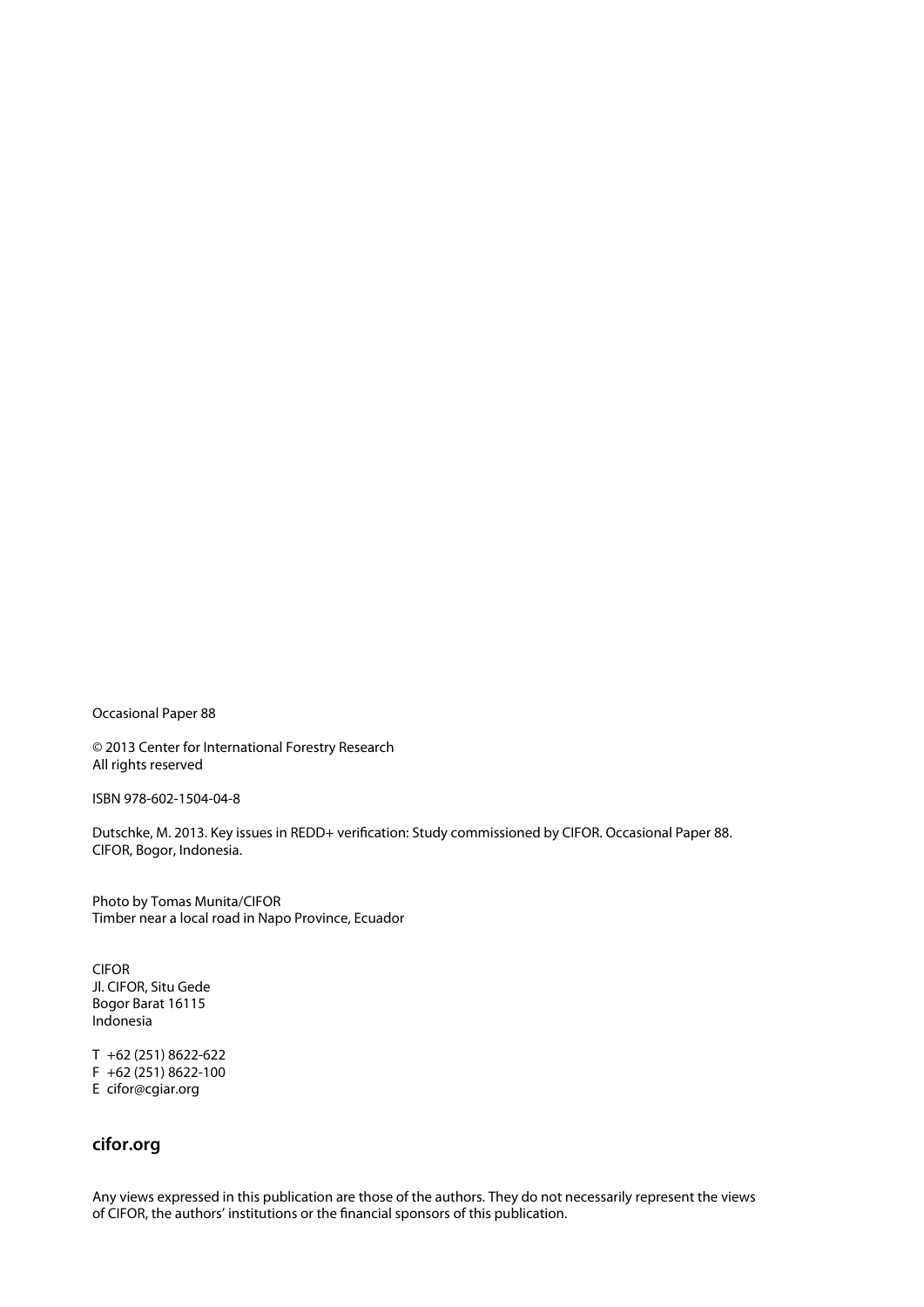### **Table of contents**

| Acronyms and abbreviations |                                      |                                                  | iv                               |
|----------------------------|--------------------------------------|--------------------------------------------------|----------------------------------|
|                            | <b>Interviewees</b>                  |                                                  | $\mathbf{v}$                     |
| Acknowledgements           |                                      |                                                  |                                  |
|                            |                                      | <b>Executive summary</b>                         | vi                               |
| $\mathbf 1$                |                                      | Aims and scope                                   | 1                                |
| $\boldsymbol{2}$           |                                      | Reliable finance vs. verification                | $\boldsymbol{2}$                 |
|                            |                                      | 2.1 Reliable finance<br>2.2 Verification         | $\overline{3}$<br>$\overline{4}$ |
| 3                          | Key actors of the negotiation        |                                                  | 5                                |
|                            |                                      | 3.1 Norway                                       |                                  |
|                            |                                      | 3.2 Brazil                                       | $\frac{5}{5}$                    |
|                            |                                      | 3.3 Other actors                                 | 6                                |
| $\overline{4}$             | Technical issues around verification |                                                  | 7                                |
|                            |                                      | 4.1 Defining REDD+ and forests                   | $\overline{7}$                   |
|                            |                                      | 4.2 Intra-national accounting                    | $8\,$                            |
|                            |                                      | 4.3 Uncertainties in measurement                 | 9                                |
|                            |                                      | 4.4 Reference level                              | 9                                |
|                            |                                      | 4.5 Double counting                              | 11                               |
|                            |                                      | 4.6 REDD+ country-manipulated national reporting | 11                               |
| 5                          | Solutions                            |                                                  | 12                               |
|                            |                                      | 5.1 First-best option                            | 12                               |
|                            | 5.2                                  | Second-best options                              | 12                               |
| 6                          |                                      | Conclusions                                      | 14                               |
| 7                          |                                      | References                                       | 15                               |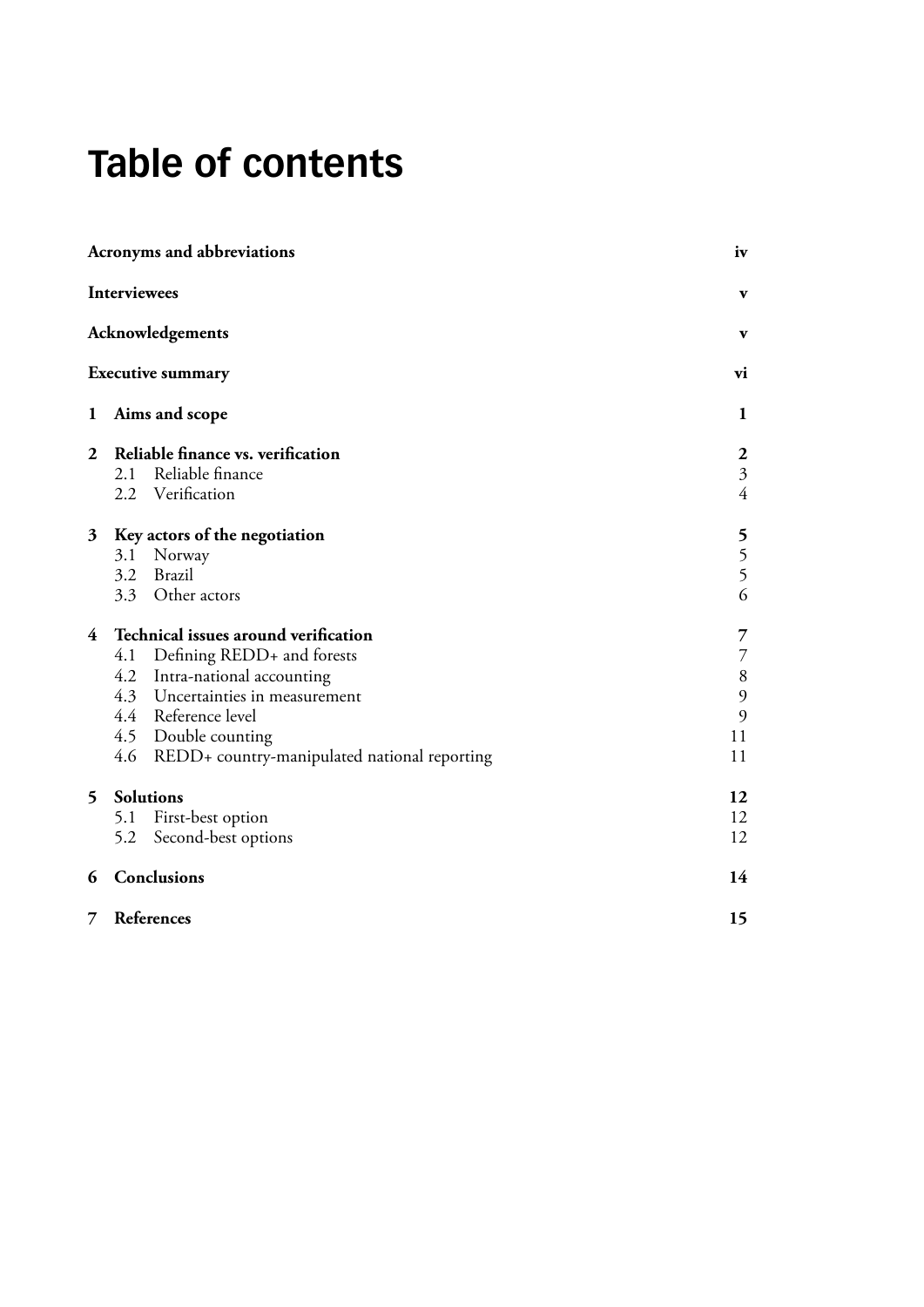## <span id="page-5-0"></span>**Acronyms and abbreviations**

| AWG-LCA       | Ad-hoc Working Group on Long-term Cooperative Action                                                                                      |
|---------------|-------------------------------------------------------------------------------------------------------------------------------------------|
| <b>CDM</b>    | Clean Development Mechanism                                                                                                               |
| <b>GCF</b>    | Green Climate Fund<br>Governor's Climate and Forests Task Force                                                                           |
| IAR           | International Assessment and Review                                                                                                       |
| ICA           | International Consultation and Analysis                                                                                                   |
| <b>IPCC</b>   | Intergovernmental Panel on Climate Change                                                                                                 |
| <b>MRV</b>    | Measurement, Reporting and Verification                                                                                                   |
| <b>NAMA</b>   | Nationally Appropriate Mitigation Actions                                                                                                 |
| <b>NICFI</b>  | Norway's International Climate and Forest Initiative                                                                                      |
| <b>ODA</b>    | Overseas Development Assistance                                                                                                           |
| <b>OECD</b>   | Organization for Economic Cooperation and Development                                                                                     |
| <b>PES</b>    | Payment for Ecosystem Services                                                                                                            |
| <b>REA</b>    | REDD+ Effectiveness Assessment                                                                                                            |
| REDD+         | Reducing Emissions from Deforestation and forest Degradation, and the role of<br>conservation and the enhancement of forest carbon stocks |
| REDD+ SES     | REDD+ Social & Environmental Standards                                                                                                    |
| <b>REL</b>    | Reference Emission Level                                                                                                                  |
| <b>RIL</b>    | Reduced Impact Logging                                                                                                                    |
| <b>RL</b>     | Reference Level                                                                                                                           |
| <b>SBSTA</b>  | Subsidiary Body for Technical Advice                                                                                                      |
| <b>UNFCCC</b> | United Nations Framework Convention on Climate Change                                                                                     |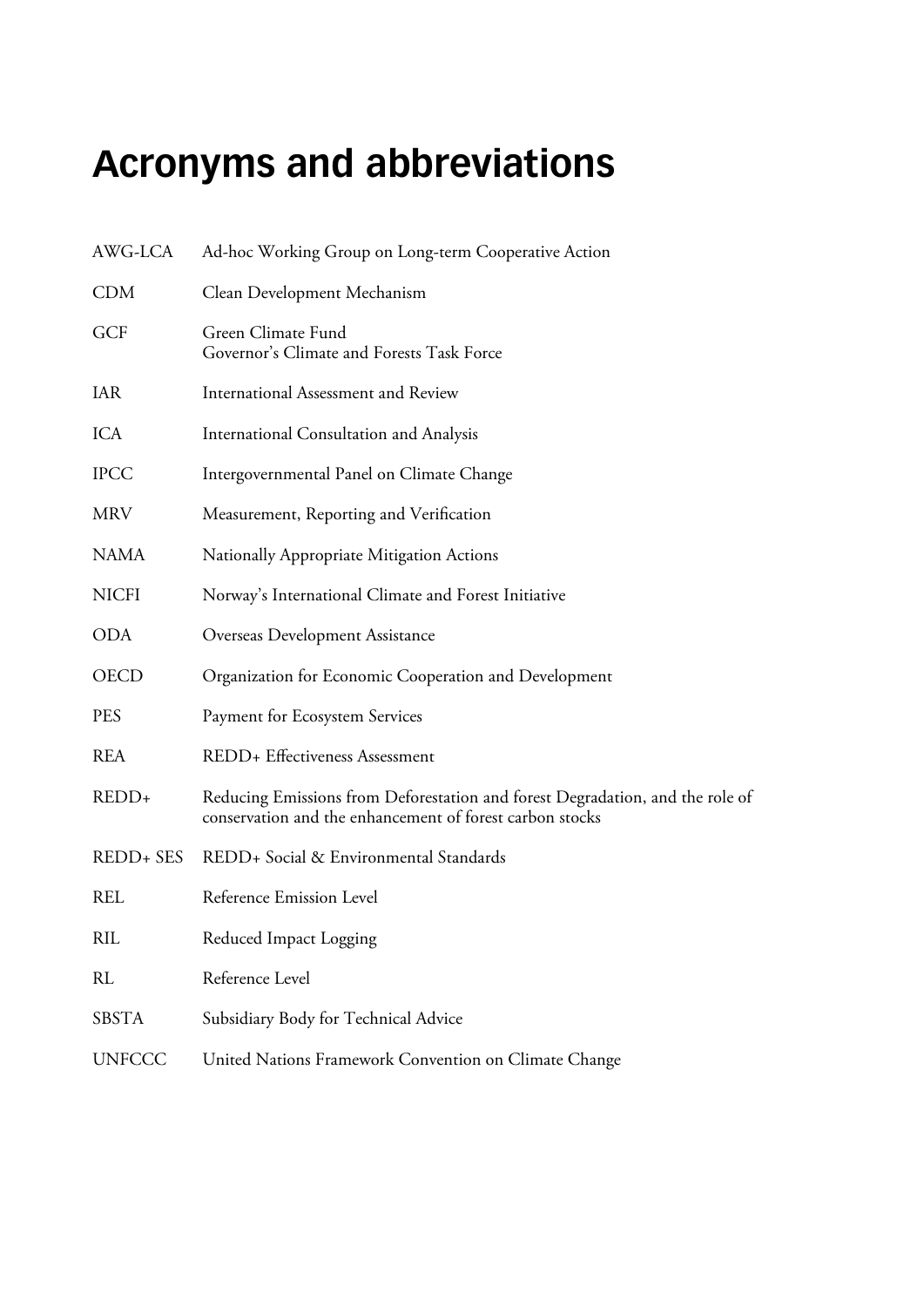### <span id="page-6-0"></span>**Interviewees**

This study has benefited immensely from a number of background interviews with negotiators and experts carried out during the week of 4–8 March 2013. The intention of these conversations was to isolate issues and find a middle ground from which a fresh negotiation effort can start. Statements are only cited indirectly and shall not be attributed to any individual interviewee. The author takes full responsibility for any misunderstandings or misrepresentations occurred.

### **Acknowledgements**

This study was commissioned by the Centre for International Forestry Research CIFOR under the project 'Learning from REDD: A Global Comparative Analysis'. The author would like to express his gratitude to all interviewees, to Louis Verchot/CIFOR and to the four anonymous peer reviewers for their valuable suggestions.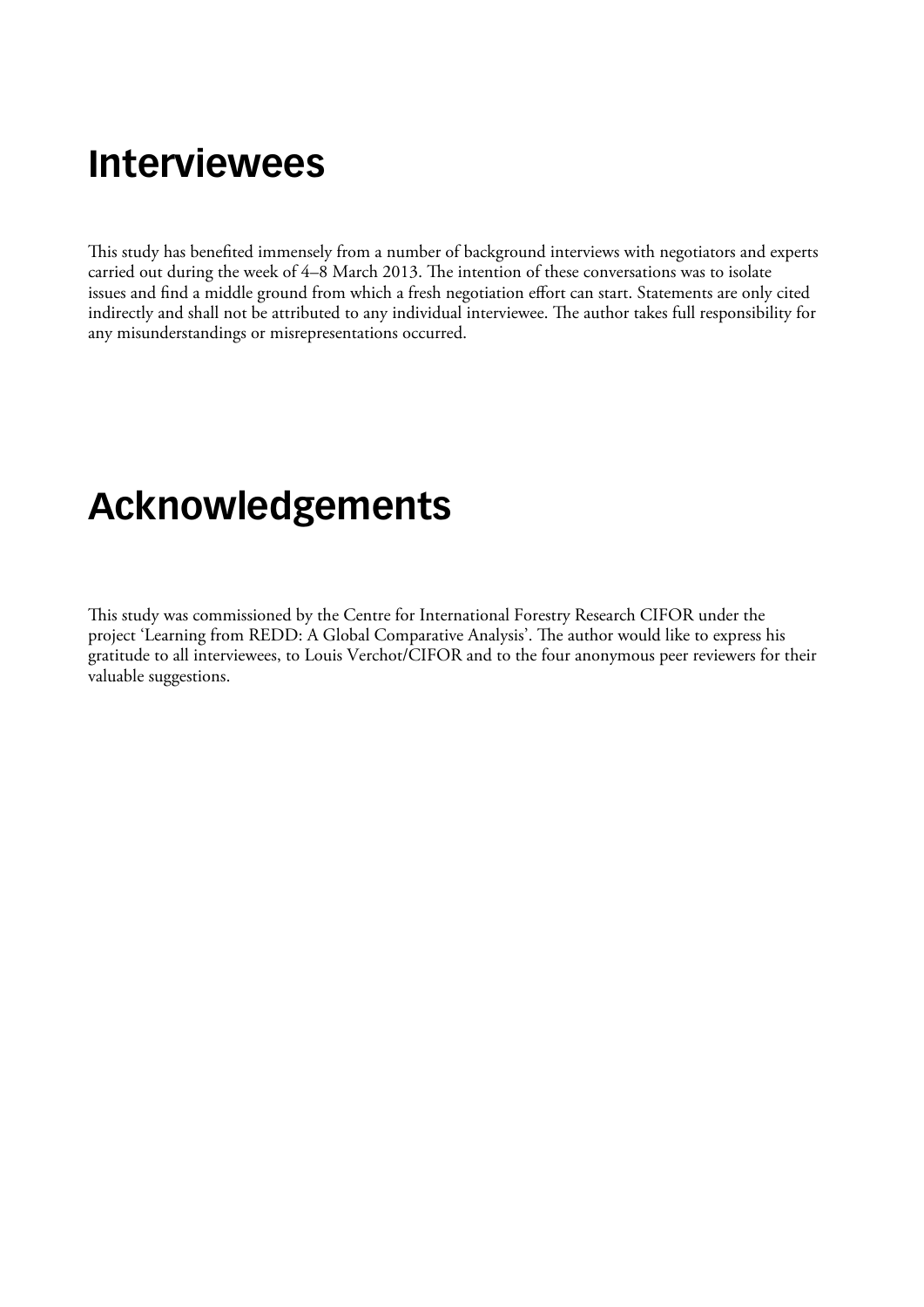### <span id="page-7-0"></span>**Executive summary**

Amid the discontent of developing countries about the lack of reliable finance for Reducing Emissions from Deforestation and forest Degradation  $(REDD<sub>+</sub>)$ , the issue of verification of results-based activities reached an impasse in the 2012 Doha negotiation round of the UN Climate Convention, leading to the suspension of the formulation of a REDD+ Methodological Guidance.

By definition, results-based activities need stringent and transparent procedures for Measurement, Reporting and Verification (MRV). Even if verification procedures were agreed upon, there are still a number of risks for environmental integrity of internationally supported REDD+ activities.

The disillusion about REDD+ finance mainly stems from the weakness of demand on carbon markets. Presently, development assistance is the main funding source, which brings up the old debate around aid conditionality, because obviously 'results‑based' implies a conditionality for funding.

The present paper assesses the issues of REDD+ financing and verification in the context of the

negotiation positions of the key countries in the present debate. In its preparation, a number of interviews with REDD+ negotiators have been undertaken, in order to better understand the different positions.

The study first narrows down the focus on international verification to UN‑based funding mechanisms, while bilateral and multilateral funding for individual country activities will usually be granted under individually agreed conditions.

Summing up, the study proposes a first-best option for the consistent verification of all Nationally Appropriate Mitigation Options, of which REDD+ is only one, under a transparent, peer‑reviewed International Assessment and Review process. The more realistic proposal seems to be a second-best option of verifying REDD+ activities only. A REDD+ Effectiveness Assessment is proposed for internationally results-based finance for REDD+ emission reductions at national level. Different modalities are discussed for the choice of reviewers.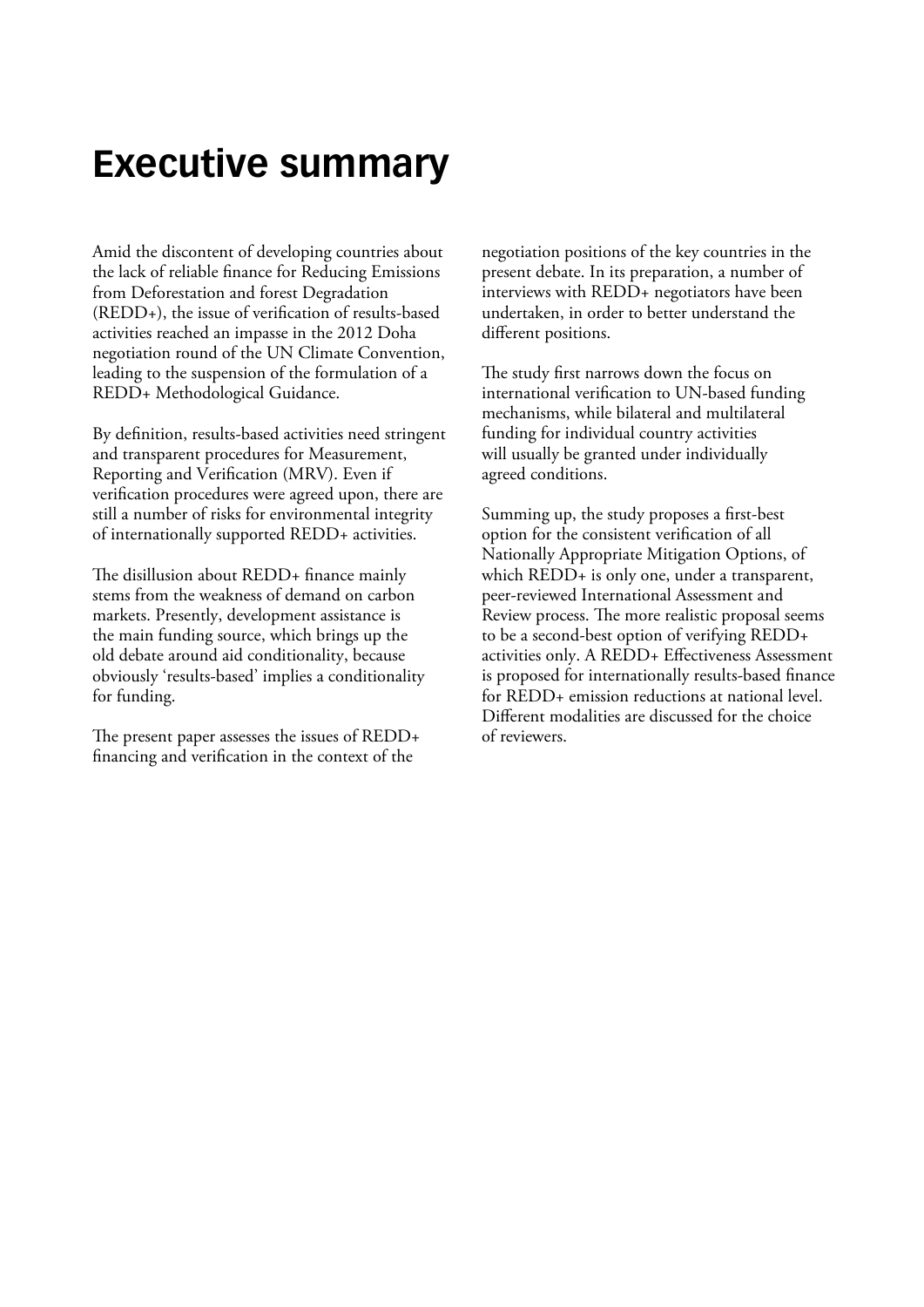## <span id="page-8-0"></span>**1 Aims and scope**

The present study was prepared under the impression of an impasse at the Doha<br>Conference of the Parties to the UN<br>Framework Convention on Climate Change impression of an impasse at the Doha Conference of the Parties to the UN (UNFCCC) in agreeing upon Methodological Guidance for Activities Relating to REDD+. The draft conclusions proposed by the Chair (UNFCCC 2012) are a document full of brackets. Brackets in negotiation texts indicate the presence of alternative and optional text that has not (yet) been agreed among the parties. The Subsidiary Body for Technical Advice (SBSTA), during the first week of the meeting, was unable to come to an agreement to be decided at the high-level section of the conference in its second week. Confrontations were led by Norway and Brazil.

The study undertakes to answer the following questions:

- 1. What are the key issues in the verification discussion in the UNFCCC?
- 2. Who are the key actors and what are their motivations on the issues?
- 3. What are the options for resolving the issues?

In the preparation of this study, a number of in‑depth interviews with key negotiators and inventory experts were conducted, none of which is directly cited or quoted. A non-representative sample of 12 experts and negotiators was addressed, out of which eight responded. The interviews were unstructured and individual, and each single one took between 40 and 60 minutes. They contributed valuable insights into the current negotiation process.

We will first structure the issues as they appear in the draft conclusions by the Chair and put them into their negotiation context. After that, the key actors and their respective interests will be presented. The subsequent section will be dedicated to a technical discussion of the issues raised. The section on 'Solutions' will present a first‑best option under technical viewpoints assessing its implementation chances. The final section proposes a temporary second-best solution as an input to the SBSTA negotiations in Bonn in June 2013.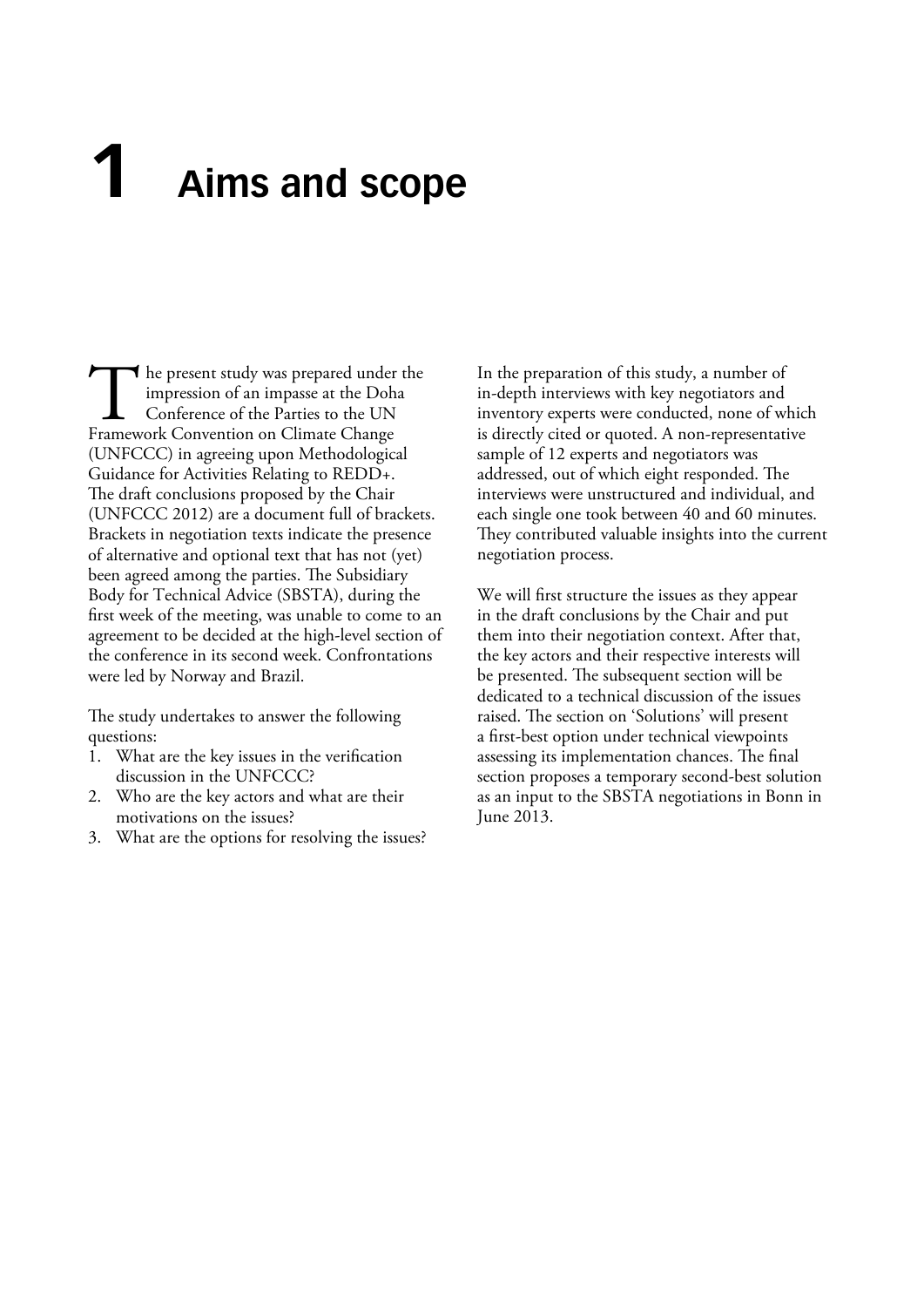## <span id="page-9-0"></span>**2 Reliable finance vs. verification**

The Annex to the document on<br>
'Methodological guidance...' (UNFCO)<br>
2012) defines 'Elements for a possible<br>
draft decision on modalities for national forest 'Methodological guidance…' (UNFCCC 2012) defines 'Elements for a possible monitoring systems and measuring, reporting and verifying'.

Judging from the text in brackets, the main unresolved issue is the '*provision of adequate and predictable support, including financial resources and technical and technological support to developing country parties*', a phrase that appears with small variations in not less than seven bracketed paragraphs. While investing the systems for measurement, reporting and verification (MRV), developing country parties are dissatisfied with the lack of long‑term financial commitment by developed countries. This refers back to decision 4/ CP.18, the Work Program on Long‑Term Finance (UNFCCC 2011), which defers this process to the next Conference of the Parties.

Developed country parties, on the other hand, have been funding REDD+ readiness activities in developing countries that do not immediately translate into emission reductions. Funding the establishment of monitoring and reporting systems is among these expenses, setting the stage for results‑based activities. 'Results‑based' describes funding related to actual verified emission reductions. For developing country reporting, the document (in para 19) mentions the International Consultation and Analysis (ICA) process, which was already decided in decision 1/CP.16, the outcome document of the Ad‑hoc Working Group on Long‑term Cooperative Action (AWG‑LCA) (UNFCCC 2011). However, for some reason, this clause is still in brackets, while the developed countries' proposal for a further leading clause pledging additional guidance for externally financed results‑based actions to be developed, was accepted by all parties (para 20). The specific

paragraphs on this 'independent, international verification process' (para 21) and the quest for the SBSTA to develop modalities and procedures (para 22) both remain in brackets. The negotiation text foresees individuals from the UNFCCC Roster of Experts as independent reviewers. An initiative led by Chile and Costa Rica, on the other hand, goes even further, committing to national‑level third‑party verification under the Verified Carbon Standard (Castillo 2013).<sup>1</sup>

An issue not explicit in the negotiation text is the one of Nationally Appropriate Mitigation Actions (NAMAs), first mentioned in decision 1/CP.13, the Bali Action Plan for Developing Country Parties (UNFCCC 2008). According to the decision, these shall be 'supported and enabled by technology financing and capacity building in a measurable, reportable and verifiable manner'. Today, there is a NAMA prototype registry at the UNFCCC Secretariat, where developing countries seek support for their activities and report on their results. Some parties include REDD+ activities under their NAMAs.

With all the discrepancies around reliable financing and independent verification, there is agreement on the following issues:

- 1. National and subnational forest monitoring systems shall follow the most recent guidance and guidelines of the Intergovernmental Panel on Climate Change IPCC (para 2).
- 2. The data provided by robust national forest monitoring systems should be transparent, consistent over time and suitable for MRV of the effects of specific activities (paras 3 and 9).
- 3. These national (and subnational, if appropriate) forest monitoring systems shall

<sup>1</sup> The effort also covers subnational and national reference‑level (RL) validation with the intention of establishing national emission trading systems.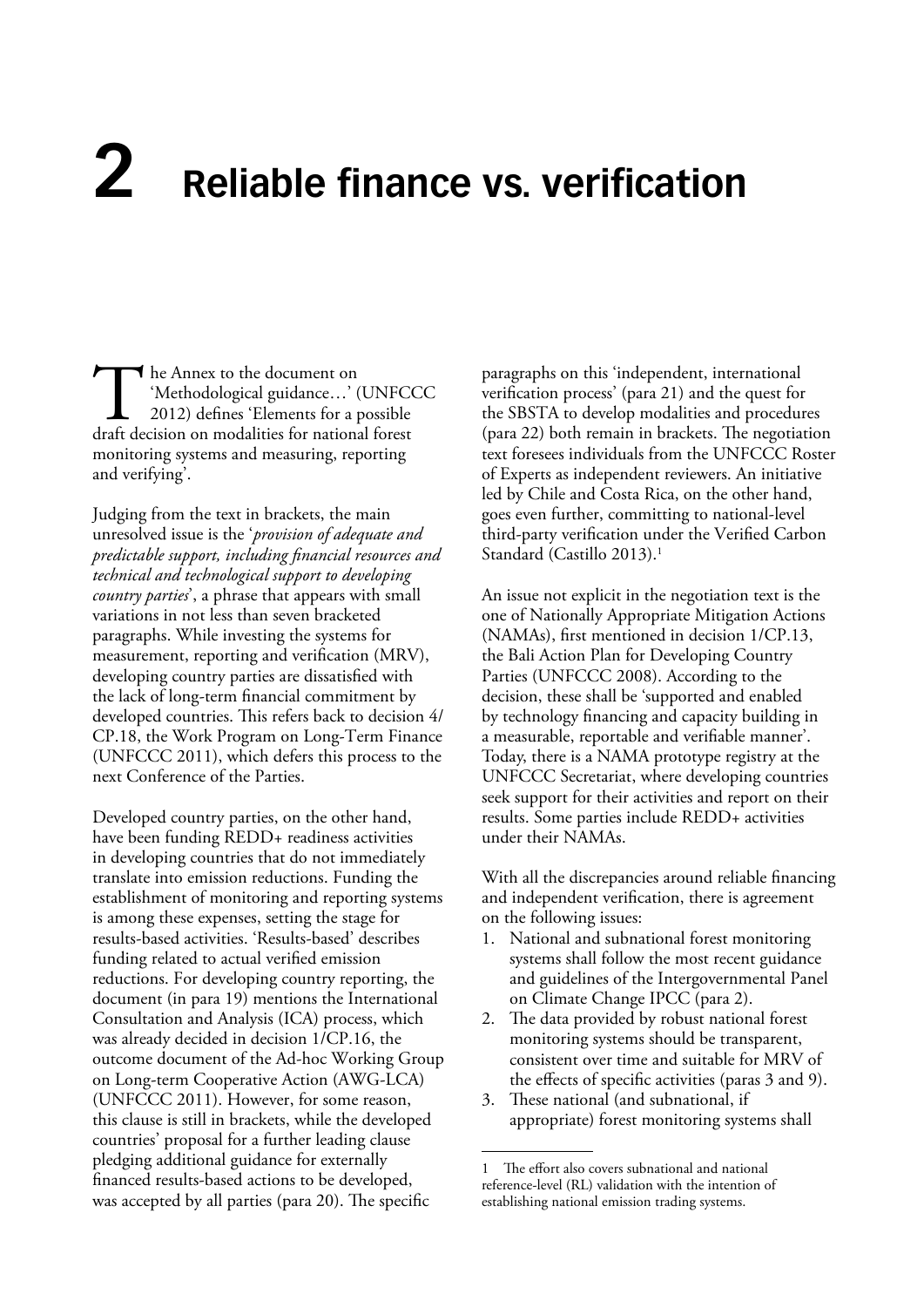<span id="page-10-0"></span>build upon existing systems, assess different types of forests in the country, including natural forest, be flexible and allow for improvement, and reflect the phased approach. The phased approach was first mentioned in the LCA outcome (Decision 1/CP16), with the first phase being the development of national strategies, second, the implementation of policies and measures, and finally the implementation of results-based activities. The level of country commitment increases from phase I to III.

- 4. Reporting should be consistent with the established reference levels (RLs).2
- 5. The unit for accounting is  $CO<sub>2</sub>$  equivalent.
- 6. Data and methodologies are encouraged to improve over time, while maintaining transparency and consistency. Emission data shall be updated on a biennial basis.
- 7. Parties and observers are invited to submit their views on the technical assessment of the proposed forest reference emission levels.
- 8. The final paragraphs (23–29) request advice from parties and observer organizations.

Summing up the issues, much technical work has been achieved so far. It is, however, put at risk by the main disagreements related to reliable finance for REDD+ countries and to verification. As will be shown, both issues are intrinsically linked.

#### **2.1 Reliable finance**

For developing countries, financial assistance<sup>3</sup> for their NAMA from Annex I is a central criterion. It is laid down in Article 4 (1) of the UN Framework Convention on Climate Change, which stipulates: 'The implementation of these commitments shall take into account the need for adequacy and predictability in the flow of funds' (UNFCCC 1992). A UN‑REDD workshop concluded: 'Broadly, the aim of NAMAs and REDD+ is to provide financial compensations

for reduced net emissions. To be efficient, the financial compensation shall provide the appropriate incentive to the right people at the right time, making it worthwhile for them to change their current behavior and use of resources.' (Tulyasuwan *et al*. 2011).

The Doha negotiations have not lead to advancements in committing long‑term funding for 'results‑based finance' under REDD+. Currently, given the low ambition level in international emission reductions, carbon markets do not offer good perspectives for private REDD+ funding, and there is no indication that this will change before 2020. Also, the focus on emission reductions (or carbon uptakes) only is contested [\(Lee 2012\)](file:///Volumes/Multimedia/User/Jacob/Project/%23024-SBSTA%20paper/doc/data/024c/l ). In contrast to its original intention of mobilizing public *and* private finance, REDD+ is evolving to become exclusively an instrument of overseas development assistance (ODA).

In theory, REDD+ funding should be 'new and additional' (UNFCCC 2010), but in practice, there is no clear distinction on whether ODA is only being relabelled or not (Creed and Nakhooda 2011). Short-term funding is on track, but there is criticism that there are too many bilateral and multilateral funding agencies with too many different procedures and criteria (Lee 2012). It is even hard to tell how much finance has been committed by whom, and how many of these amounts are actually being disbursed: 'The complete picture of REDD+ funding remains obscure as data is scattered, inconsistent and incomplete. This applies both to country‑level reporting and fund‑level reporting.' (Creed and Nakhooda 2011). The Voluntary REDD+ Database<sup>4</sup> appears to offer the most reliable vision. According to it, for the period 2010– 12, 4.1bn US\$ were pledged, out of which 3.5bn US\$ were contractually arranged. In these 3 years, a total of 2.4bn US\$ were disbursed. There is some doubt by developed country parties as to the absorptive capacities in many developing countries, and concern about corruption (Ollivier 2012). Although the Cancun Agreements call for it, predictable long‑term finance for climate change mitigation in developing countries is yet out of sight. As land‑use decisions are long‑term and opportunity costs are high on many occasions

<sup>2</sup> The term 'reference level' is wider in that it includes emissions *and* uptakes in the absence of the planned activity, while countries such as Brazil that use a Reference Emissions Level do not take into consideration uptakes from new afforestation. The author will in this text subsume both types under 'Reference Level' or 'RL'.

<sup>3</sup> For the purpose of this paper, finance includes technical support, because the capacity‑building and technical assistance elements will eventually be evaluated as financial commitment.

<sup>4</sup> [http://reddplusdatabase.org/,](http://reddplusdatabase.org/) accessed on 23 May 2013.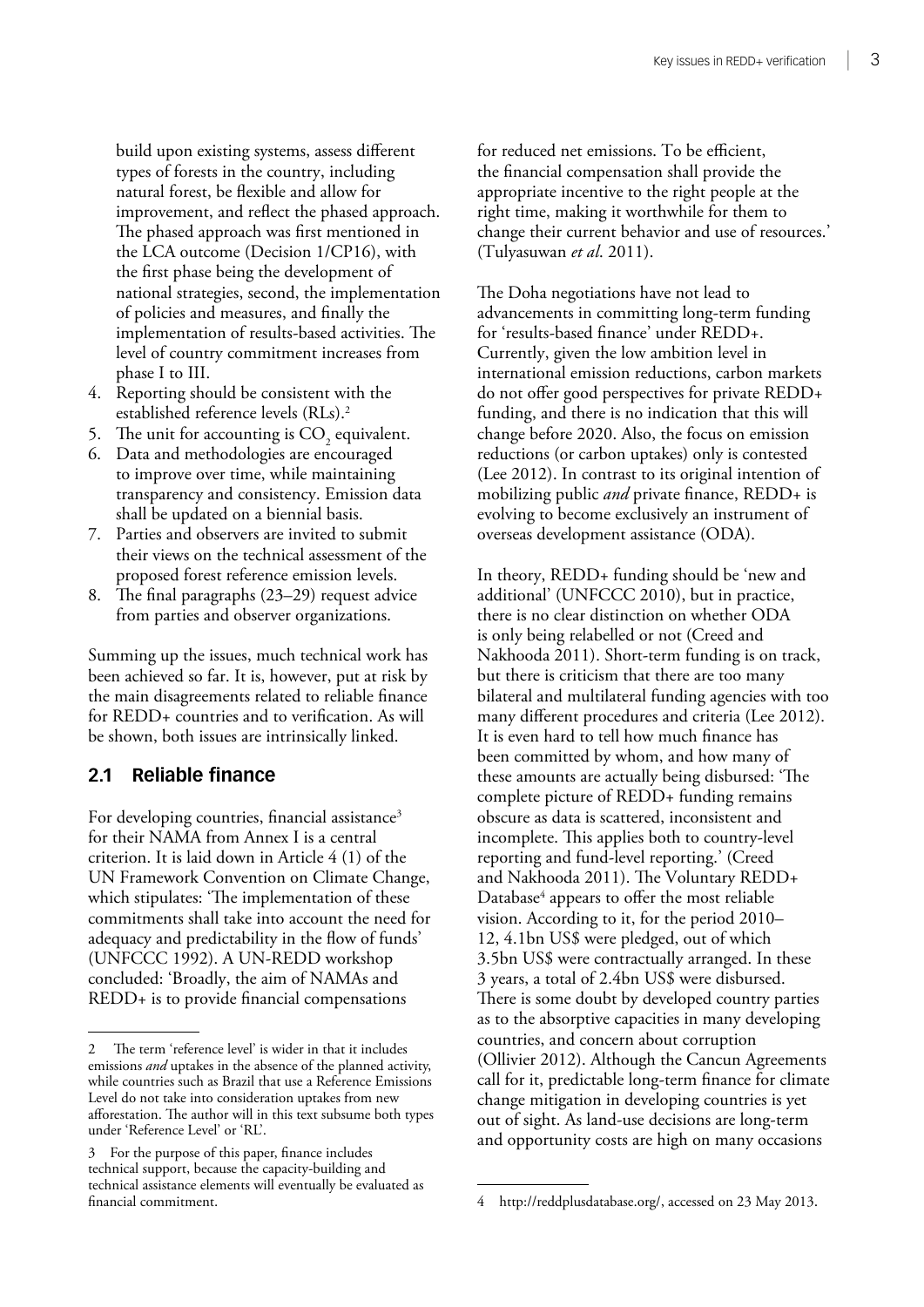<span id="page-11-0"></span>(e.g. mining or cash crops), the existent funding structure is insufficient to induce lasting change. Another experience is that the phased approach is more of a structural nature, because the phases actually overlap (Angelsen *et al*. 2009). Also, early project finance is creating pressure for institutions to catch up. 'Results-based finance' is defined in paragraph 73 of decision 1/CP16 of the Cancun Agreements as funds used in phase III of results‑based actions (UNFCCC 2010).

The question remains of whether linking the issues of reliable finance with verification is a wise strategy. The less the effectiveness of results-based actions can be verified, the lower the willingness of the donors to grant long‑term funding.

### **2.2 Verification**

In conformity with Articles 4 and 12, of the Climate Convention, all country parties have to deliver National Communications (UNFCCC 1992). Additionally, Annex I (developed) countries produce Annual Inventory Reports. These include emissions and uptakes from land‑use‑related activities, land use, land‑use change and forestry. For both, there will be an international review process in place.

In the future, the reporting duties of all parties will increase significantly (Ellis *et al*. 2010). As per the Cancun Agreements (Decision 1/CP.16), there are split procedures for Annex I and non‑Annex I countries. Annex I countries undertake Nationally Appropriate Mitigation Commitments or Actions, which will be verified under International Assessment and Review (IAR). Non‑Annex I countries shall submit a National Communication every 4 years, along with Biennial Update Reports. Reports of Non‑Annex I countries' NAMA will undergo a ICA process 'in a manner that is non‑intrusive, non‑punitive and respectful of national sovereignty' (UNFCCC 2010). In Cancun, some countries, mainly India, had insisted on avoiding the term 'review' for developing countries.

The above-cited UN-REDD workshop sets reporting duties in direct context to financing:

[For developing countries to change their current behaviour and use of resources…], a system

for MRV emissions and removals related to implemented actions shall be set. The cornerstone of such a system is the national GHG [greenhouse gases] inventory and its national system, which covers all anthropogenic emissions by sources and removals by sinks in order to assess the real impact of human activities. An incomplete inventory is likely to give misleading information on real impacts and on GHG fluxes that those impacts generated. (Tulyasuwan *et al*. 2011)

For the negotiators of industrialized countries, the ICA procedure was apparently insufficient to prove the effectiveness of results-based finance. Industrialized countries request an independent verification process for results‑based actions. This term was coined in Cancun Decision 1/CP.16 (paragraph 73) in the context of the phased approach. After phase I of REDD+ readiness building, 'result-based demonstration activities' could be implemented (phase II), eventually 'evolving into results‑based actions (phase III) that should be fully measured, reported and verified'. All parties acknowledge the need for verification at that stage.

The Norwegian party, and specifically Norway's International Climate and Forest Initiative (NICFI), are interested in sound verification of how their taxpayers' money is invested. NICFI aims at a robust MRV system, which may include independent verification by the UNFCCC Roster of Experts. The NICFI budget is accounted as ODA, which by definition rules out any carbon crediting.

Why is the request for verification a barrier in the negotiation process?

The verification debate recalls the one around aid conditionality and it raises old sensitivities in recipient countries. Aid conditionality is traditionally understood as linking aid to the acquisition of goods and services from the donor country. The REDD+ case can rather be compared to the FLEGT (Forest Law Enforcement, Governance and Trade) process, where strict verification rules apply, in order to make it effective (European Commission 2007).

A look at the key actors will further clarify negotiating parties' interests and agendas.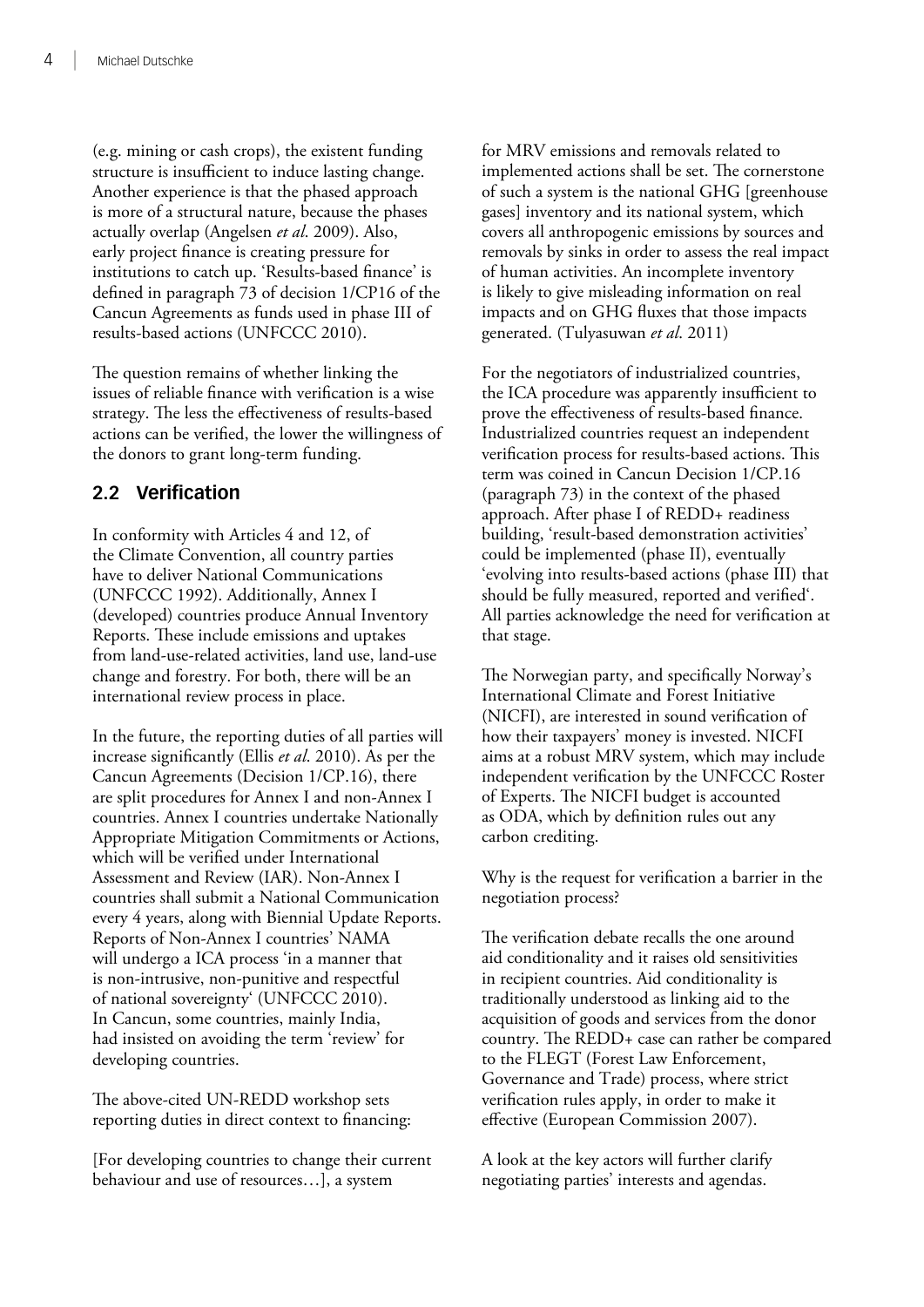# <span id="page-12-0"></span>**3 Key actors of the negotiation**

The dispute can best be described as<br>
proxy conflict between the country<br>
representatives of Brazil and Norway<br>
representing their respective negotiation groups. proxy conflict between the country representatives of Brazil and Norway

### **3.1 Norway**

Norway is the single Annex I party that allocates most funds for REDD+, as unilaterally committed at the Bali Conference in 2007. These REDD+ funds are declared ODA. In the case of Norway, REDD+ funds are clearly *new and additional*, because they are accounted separately from any other ODA. In the current state of negotiations, donors of REDD+ funding use national‑level verification to satisfy the taxpayers' demand for aid effectiveness. Norad, the Norwegian Agency for Development Cooperation, has commissioned real‑time evaluation of NICFI to consortia of international consultants (e.g. Tipper *et al*. 2010). The emission reductions achieved will neither be sold, nor will they be used for compliance against a national emission reduction target. Also, the other big REDD+ donors declare these funds towards the Organization for Economic Cooperation and Development (OECD) as ODA, meaning that no aid reflow from the sale of emission reductions is intended.

### **3.2 Brazil**

Brazil is an emerging economy with one of the world's most advanced forest monitoring systems. It provides open online access to real-time satellite data and has nothing to fear from international review. In 2008, the President declared the voluntary target to reduce net deforestation by 70% by 2017. This goal was reinforced by a deforestation target of 80% to be achieved by 2020 (Saundry 2012). Within Brazil, over the years, there has been a heated debate around the costs of the policies reducing deforestation, and recurrent discussions of the Forest Code finally

enacted in 2012, with much of its original impetus watered down and a generous amnesty for illegal deforestation before 2008. It is thus a legitimate concern, not only for Brazil, whether the diverse costs incurred in the protection of forests will ever be recovered. In the short run, REDD+ policies definitely tend to obstruct the expansion of an export‑oriented agriculture and parts of the mining industry. Whether these costs are acceptable, given the long‑term benefits to the country of preserving its natural resources, mainly depends on the timeframes and discount rate applied. This debate has created an internal divide in the country over the past 15 years. The current Brazilian government is thus interested in demonstrating that real and short‑term transfers occur in compensation for REDD+ policy costs.

Brazil has historically been concerned about 'green‑washing' industrialized country emissions by integrating emission reductions from REDD+ into an international emissions-trading system. From the outset of the REDD+ debate, Brazil opposed this mechanism as being a part of the Kyoto Protocol or any successor, but instead achieved its discussion as an agenda item under the Convention, outside of legally binding commitments. The Brazilian intention was to avoid creating a carbon market for compliance under Annex I targets. Much has been discussed since about market and market‑linked approaches, as opposed to non‑market approaches on REDD+, and other sources of finance (Dutschke and Wertz‑Kanounnikoff 2008). Meanwhile, with a number of subnational REDD+ activities underway, Brazil's strict refusal of a REDD+ market has softened. There are, however, internal discussions around the attribution of emission reductions between the federal and the state level, in the context of the Governors' Climate and Forests Task Force and linking REDD+ certificates to the Californian emissions-trading system.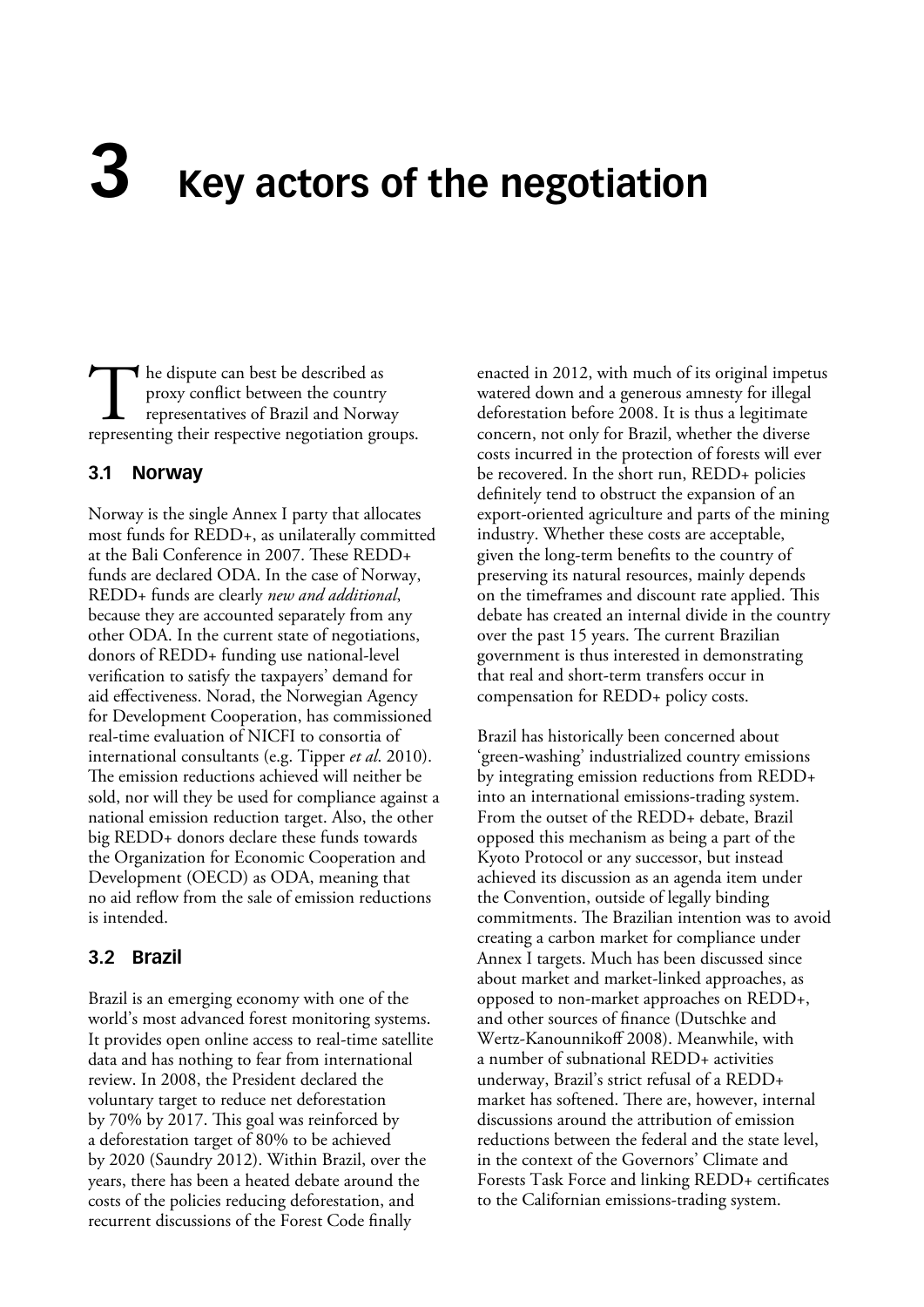<span id="page-13-0"></span>An explanation for Brazil's stance in terms of climate diplomacy is that Brazil frequently takes on leadership of the 'Group of 77 and China', the developing country group within the UNFCCC and that delaying decisions can act as the smallest common denominator between parties with diverging interests.

### **3.3 Other actors**

Norway's position was in alignment with the general feeling of all REDD+ donor countries, specifically the ones within the EU. They share the opinion that long‑term finance is an issue, which has not been addressed sufficiently, but they are not willing to sacrifice environmental integrity as a bargaining chip. Also, in the absence of a long‑term climate regime, there is no easy fix for the lack of financial perspective for mitigation activities.

The Group of 77 and China incorporates the most diverse interests. One subgroup is the Coalition for Rainforest Nations with its 41 members, who do

not object to verification criteria for national-level REDD and are also promoting a market-based REDD+ mechanism. On the other hand, there is Bolivia, with its Mother Earth Law, stipulating that the 'merchandizing of environmental functions of Mother Earth' is unacceptable (ALP 2012). The Bolivian government is therefore extremely critical towards an instrument that might be used for certifying carbon credits in the future. The spectrum of opinions and interests among G77 countries was so wide that in the specific situation, vetoing a decision was preferable as a power game to finding a solution that was agreeable within the negotiation group.

Interestingly, the last SBSTA session, in which the REDD+ decision failed to be agreed upon, had few in attendance. Among the countries to take the floor opposing REDD+ verification was Saudi Arabia, which does not have any tropical forests. It is difficult to speculate about each single country's motivation, but it is common in these processes that parties cooperate in providing mutual support to another party's agenda ('log-rolling').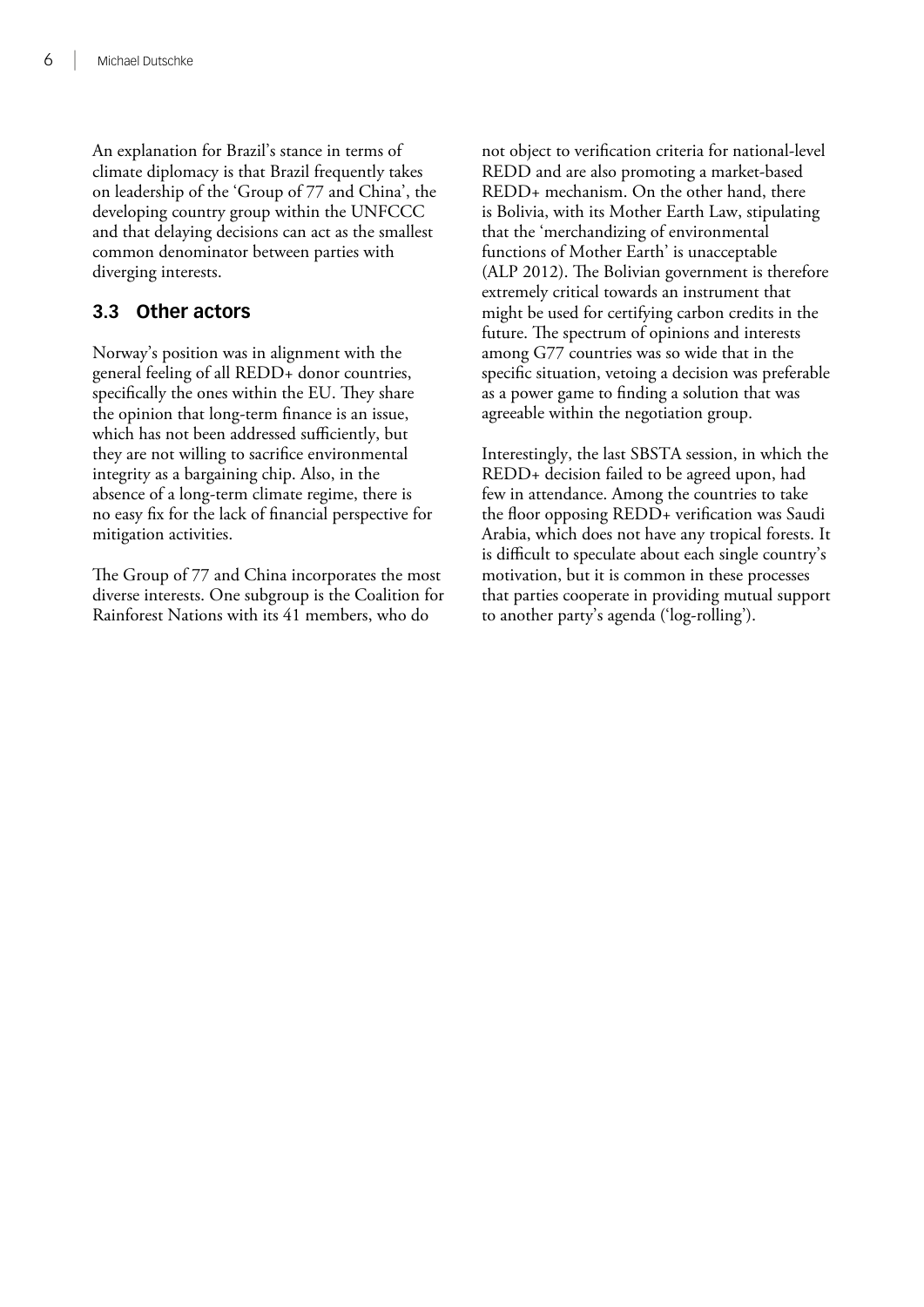## <span id="page-14-0"></span>**4 Technical issues around verification**

**UN**-REDD defines REDD+ verification as '[t]he process of formal verification of reports, for example the established approach to verify national communications and as '[t]he process of formal verification of reports, for example the established national inventory reports to the UNFCCC' (UN‑REDD 2009).

Verification is a necessary, but not sufficient condition for environmental integrity and with it the effectiveness of REDD+ funding. We will walk through the technicalities of the whole national REDD+ process, concentrating on risks for environmental integrity.

When talking about MRV under REDD+, the following issues need to be clarified: (1) what is REDD+, and (2) which type of landscape is a forest that qualifies under REDD+? We will further (3) introduce intra-national accounting, (4) relate to measurement uncertainties and to (5) methodologies for setting reference levels. Finally, we review the risks potentially encountered by verification.

#### **4.1 Defining REDD+ and forests**

Over time, REDD+ has been defined as including the following activities:

- 1. Reducing emissions from deforestation.
- 2. Reducing emissions from forest degradation.
- 3. Conservation of forest carbon stocks.
- 4. Sustainable management of forests.
- 5. Enhancement of forest carbon stocks.

The latter three elements are referred under the *Plus*.

The distinctions between these activities are not clear‑cut. Conservation of forest carbon stocks could qualify as reduced emissions from deforestation. Reducing emissions from forest

degradation can be seen as a consequence of sustainable forest management (Reduced Impact Logging, RIL). Enrichment planting as part of the enhancement of forest carbon stocks, on the other hand, is also a modality of sustainable forest management. Another form of enhancing forest carbon stocks is reforestation of currently non‑forested areas. The overlap is not a problem, because all these activities can be complementary on a landscape level (Dutschke and Pistorius 2008).

All REDD+ activities take place on areas defined as forest. As part of an AFOLU (Agriculture, Forestry and Other Land Use) approach, as suggested by the Intergovernmental Panel on Climate Change (IPCC), reporting may classify REDD+ as a sub-category, besides other land management. However, once REDD+ is to be accounted separately, the forest definition becomes critical.

Forest definitions are a key component of an MRV system for REDD+ (Bernard and Minang 2011). Defining forests was discussed at length under the Climate Convention, when the Clean Development Mechanism (CDM) under the Kyoto Protocol was to adopt definitions on eligible areas for afforestation and reforestation. Because of the variability of forests across the different climatic zones, a whole suite of literature discussed how to define forests (Holmgren and Davis 2000; [Rakonczay 2002](file:///Volumes/Multimedia/User/Jacob/Project/%23024-SBSTA%20paper/doc/data/024c/_ENREF_24); Schuck *et al*. 2002; Carle and Holmgren 2003). Finally, the Conference of the Parties chose to copy the threshold ranges used for distinguishing forest‑based activities in the national inventories under the Marrakech Accords. For the purpose of the CDM and during the first Kyoto commitment period only, forests were defined along the following thresholds to be nationally adapted within the ranges: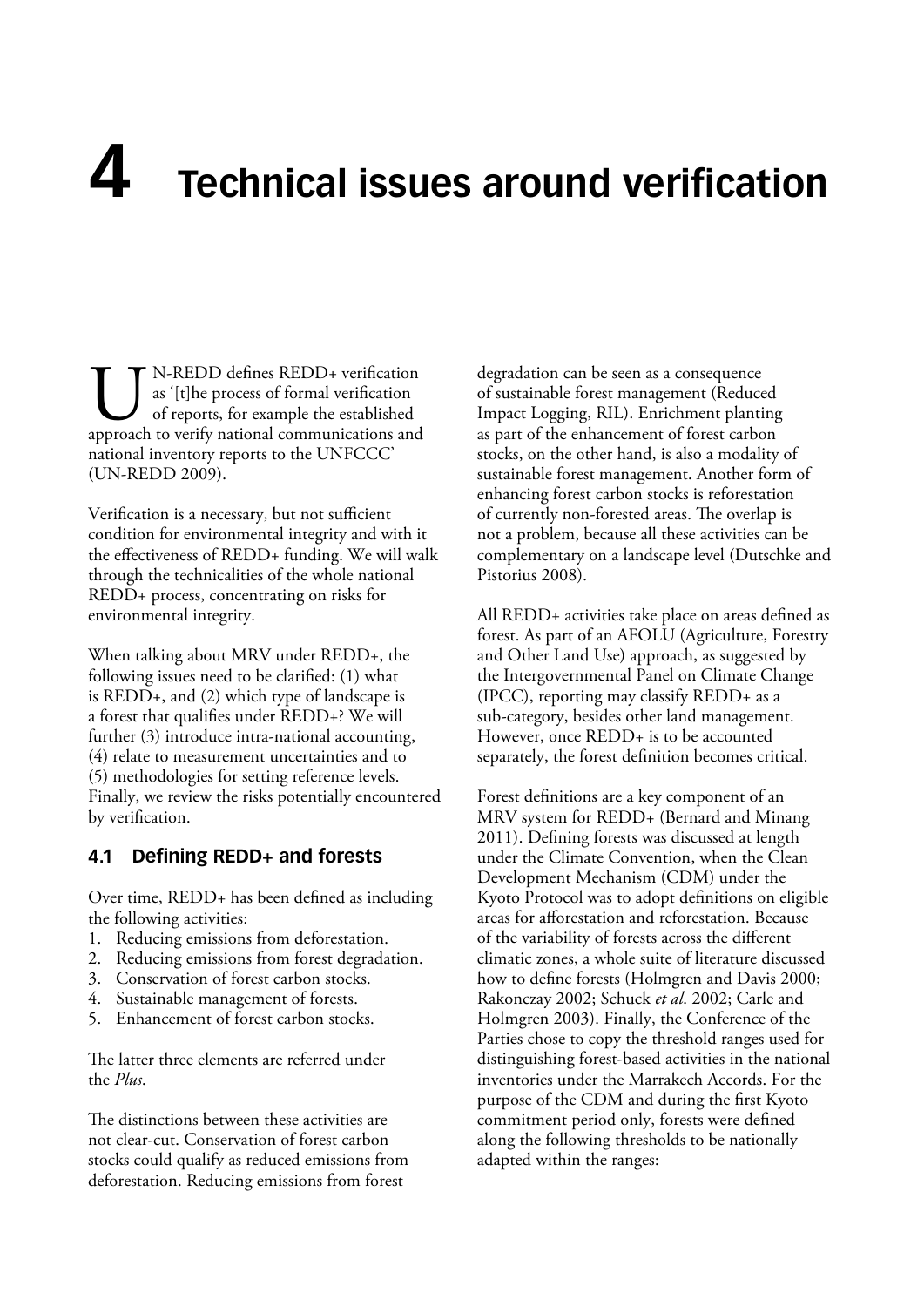- <span id="page-15-0"></span>1. A minimum area between 0.05 and 1 ha.
- 2. A minimum crown cover between 10 and 30%.
- 3. A minimum height between 5 and 10 m.
- 4. Young stands with the above potential.

All countries hosting CDM afforestation and reforestation project activities have to report their choice of forest thresholds. Additionally, afforestation was defined as planting a forest on an area that was non‑forest over 50 years before the start of the project. Reforestation was limited to areas that were deforested previous to 31 December 1990, in order to avoid replacing existing forests by plantations to be labelled as mitigation activity. Logically, all forests deforested in 1990 and beyond will classify as REDD+ activities. From a verification point of view, these definitions made the process extremely cumbersome, as on many occasions, the necessary data cannot be determined to a sufficient level of certainty.

At national level, where REDD+ is reported as one bundle among other land‑use‑related mitigation activities, such as new afforestation, peatland management or climate-smart agriculture, it is safe to leave the definition of activities subsumed under REDD+ to the reporting team for the national inventories. According to the Durban decision 12/CP.17, if the forest definition used under REDD+ deviates from the one used in the respective national inventory, this needs to be duly explained (UNFCCC 2011).

A separate verification process for REDD+, however, will add technical complexities related to forest definitions without necessarily increasing certainty.

When verifying national-scale REDD+ in an isolated manner, the following risks apply:

- 1. Unused areas not defined as forests may have reverted to dense secondary forests. Deforesting these areas may not be accounted for.
- 2. Highly biodiverse, but low-density forest areas such as the Brazilian *Caatinga* may be excluded under a national definition that mainly caters for rainforests, and their deforestation may remain undetected.

Forest definitions may vary between countries, but they should not vary over time. Therefore,

national‑level REDD+ verification should take into consideration the National Communication or its Biannual Update Report.

### **4.2 Intra‑national accounting**

The Nested Approach, first presented by CATIE and BVEK in a submission on a document from the Nairobi Conference of the Parties (FCCC/SBSTA/2006/L.25) (Pedroni *et al*. 2009), cuts across the phased approach in the sense that early activities are being supported *before* a country has reached REDD+ phase III. Individual subnational activities are implemented providing their own MRV. Within a certain timeframe or beyond a certain share of the country's forests implemented as subnational activities, the national level has to opt in. During the transition phase, both national and subnational level can sell credits. If reductions are not being achieved at national level, subnational‑level certificates are still valid, if independently certified.

The Nested Approach poses some challenges in terms of the RL, MRV and internal benefit sharing. MRV at subnational level should occur at a tier (accuracy level as recommended by the IPCC (Eggleston *et al*. 2006)) equal or higher than national-level accounting. This specifically relates to pools considered and omitted (Bernard and Minang 2011). Benefit sharing relates to the attribution of effects, be they positive, e.g. improving land tenure regimes or legal compliance, or negative, such as displacement (leakage) of deforestation into regions not covered by REDD+ activities. A national 'nesting protocol' may be needed to clarify these issues (Cortez *et al*. 2010). Most REDD+ countries have ignored this issue so far. In the context of the envisaged linking of the regions of the Governor's Climate Forest Task Force (GCF) with the cap-and-trade system of the state of California, intra‑national accounting between the federal and the state level has recently created discussions within Brazil.

Today, the Nested Approach is already mobilizing private sector investment, while pushing governments at different levels to catch up with ongoing activities. Dealing with benefit sharing and MRV requires high capacities and good governance. At the same time, it can be an entry point to national Payments for Ecosystem Services (PES).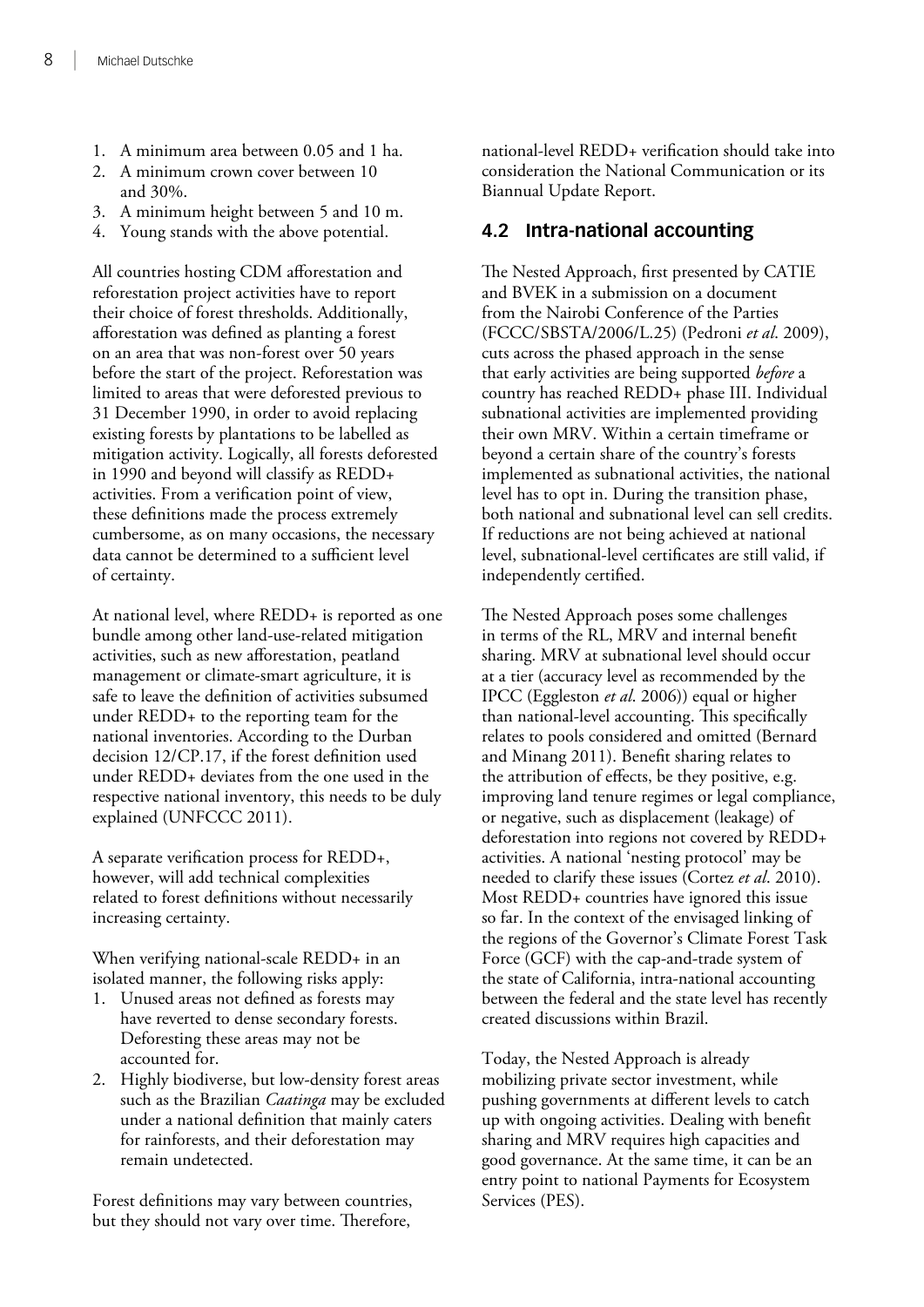<span id="page-16-0"></span>

**Figure 1. National, subnational and nested approaches (Angelsen** *et al.* **2008)**

#### **4.3 Uncertainties in measurement**

Measurement is the totality of the '[p]rocesses of data collection over time, providing basic datasets, including associated accuracy and precision, for the range of relevant variables. Possible data sources are field measurements, field observations, detection through remote sensing and interviews' (UN‑REDD 2009). A 2009 study found that out of 99 developing countries, fewer than 20% submitted a complete GHG inventory and only three were considered good for monitoring forest area change and inventories. It concludes that the high level of uncertainty risks the effectiveness of REDD+ (Herold and Skutsch 2009). The same authors advocate starting at subnational level with different REDD+ modalities, experimenting with a mosaic of approaches. In this context, the Nested Approach offers a field of experimentation (Bernard and Minang 2011). Subnational REDD+ activities can provide methodology, data and capacities for the national level. For aboveground carbon measurement, at least the IPCC Tier 2 should be achieved on the country level, in order to provide credible data for results-based activities. As an incentive for countries to move upwards

from high uncertainty levels in a phased approach, the application of the principle of conservativeness is suggested (Mollicone *et al*. 2007) in such a way that only once certain benchmarks ('Interim Performance Indicators') have been reached, a higher level of financial compensation will be offered (Herold and Skutsch 2009). This concept has been applied by Norway in the context of its cooperation with Guyana (GFC 2009).

### **4.4 Reference level**

Whether at project, subnational or country level, in order to claim environmental effectiveness of measures, there is a need to establish a baseline, before starting. RLs are always counter-factual; they can only be judged for consistency of their assumptions. Methodologically, there is no general agreement on how to set an RL (Angelsen and Verchot 2009). RLs can follow a historic trend, they can model expected future changes or they can model these changes including set variables, such as per-capita gross domestic product, commodity prices or forest coverage (Angelsen *et al.* 2009; Chagas *et al*. 2013).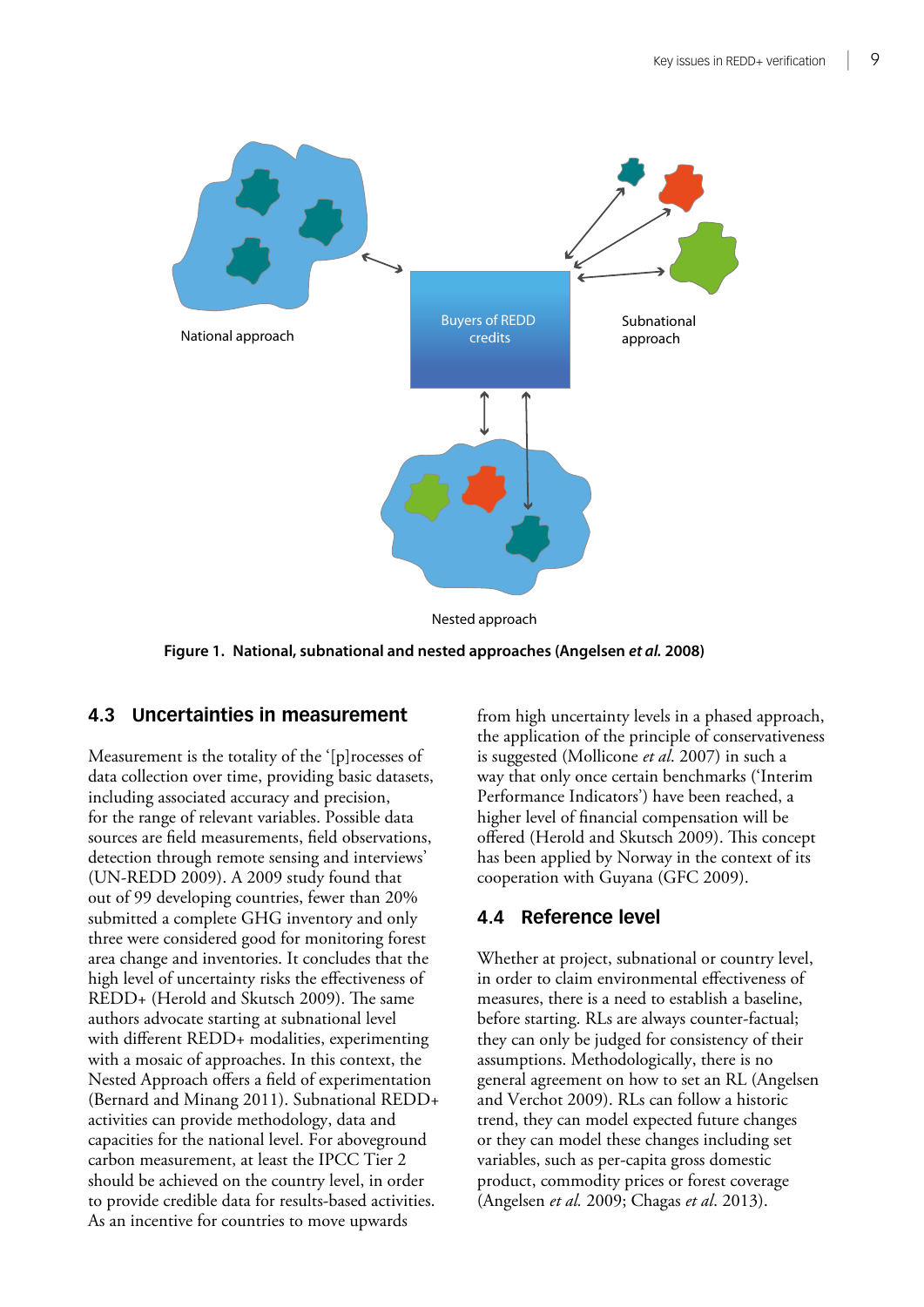Decision 1/CP.16 recognizes that RLs should be established transparently, taking into account historic data, adjusted for national circumstances. Subnational RLs can be established in the interim towards developing a national RL along the following alternative principles (Angelsen *et al*. 2011):

**Trend‑based RLs** are transparent, as they project existing time series into the future. In the case of the Amazon Fund agreed between Norway and Brazil, the RL uses a rolling average over the past 10 years, so that recent improvements are factored in. As a drawback, the choice of the timeframe will always remain debatable. Also, trend-based projections are unusable for countries whose forests are under high threat today, but where little deforestation occurred in the past. On the positive side, using a rolling average, the RL becomes increasingly restrictive, because past success is factored in, making further achievements more demanding.

The reliability of **modelled RLs** depends on the parameters and assumptions used, which are negotiable. If they use geospatially explicit data, such as planned infrastructure developments, the model can be retroactively validated against past events. Thus, they have the chance to reflect business as usual better than historic averages. In practice, many developing countries will not disclose country‑level time series of data, and the element of negotiation will prevail. This means the RLs lack transparency and have the potential to skew the results of mitigation activities.

**Variable‑adjusted modelled RLs** may be simpler and less political in individual cases. The set variables can be agreed upon globally, thus limiting single countries' bargaining power. It remains, however, questionable, whether an international negotiation process can agree on variables that are scientifically sound and acceptable. On the positive side, there are a number of studies that help to identify suitable variables.

**Annex I Parties** already report reference levels for forest management, in order to assess mitigation progress. As most of the managed forests in

developing countries are planted, the RL is much easier to determine: species are more uniform and age‑class distributions are known. Also, in Annex I countries, illegal harvesting hardly plays a role. This RL results in positive or negative factors that determine the annual variation of carbon in managed forests under business as usual. Even these factors, although determined under a clear methodology, have, in their application under the Kyoto Protocol, been subjected to bargaining in the negotiations. Therefore, at this time, there is little to learn from Annex I RL determination.

Due to their reduced scale, RLs for project activities are easier to determine, most of all, if a third‑party validator supports the process. This is relevant under the Nested Approach. It is suggested that country RLs are broken down into agreed subnational RLs and that individual project activities have a double set of RLs, an absolute RL and an RL proportional to the respective reference region, both independently validated (Cortez *et al*. 2010). The overall challenge is to make sure that the sum of all subnational emission reductions does not exceed the total claimed at national scale.

National RLs have the benefit of minimizing displacement. However, validating them independently is not an easy task. Not only would this infringe on sovereign decisions, it is also methodologically questionable. While single activities act within a given regulatory framework, governments have the power to change the framework themselves, thereby increasing or decreasing the likelihood of REDD+ policies being successful. On the other hand, negotiating RLs offers the potential to establish a benchmark approach in the sense that over time an increasing share of the success will be considered the non-Annex I country's own contribution, without being compensated. National, or juridical RLs, like the ones for Brazil or Guyana, reflect the emission‑level developments *including* policies and measures taken by the country (Chagas *et al*. 2013). In order to prove environmental integrity, these RLs are conservative and reflect political intentions. Durban decision 12/CP.17 agrees to establish a 'technical assessment' of RLs voluntarily submitted to the UNFCCC Secretariat (UNFCCC 2011).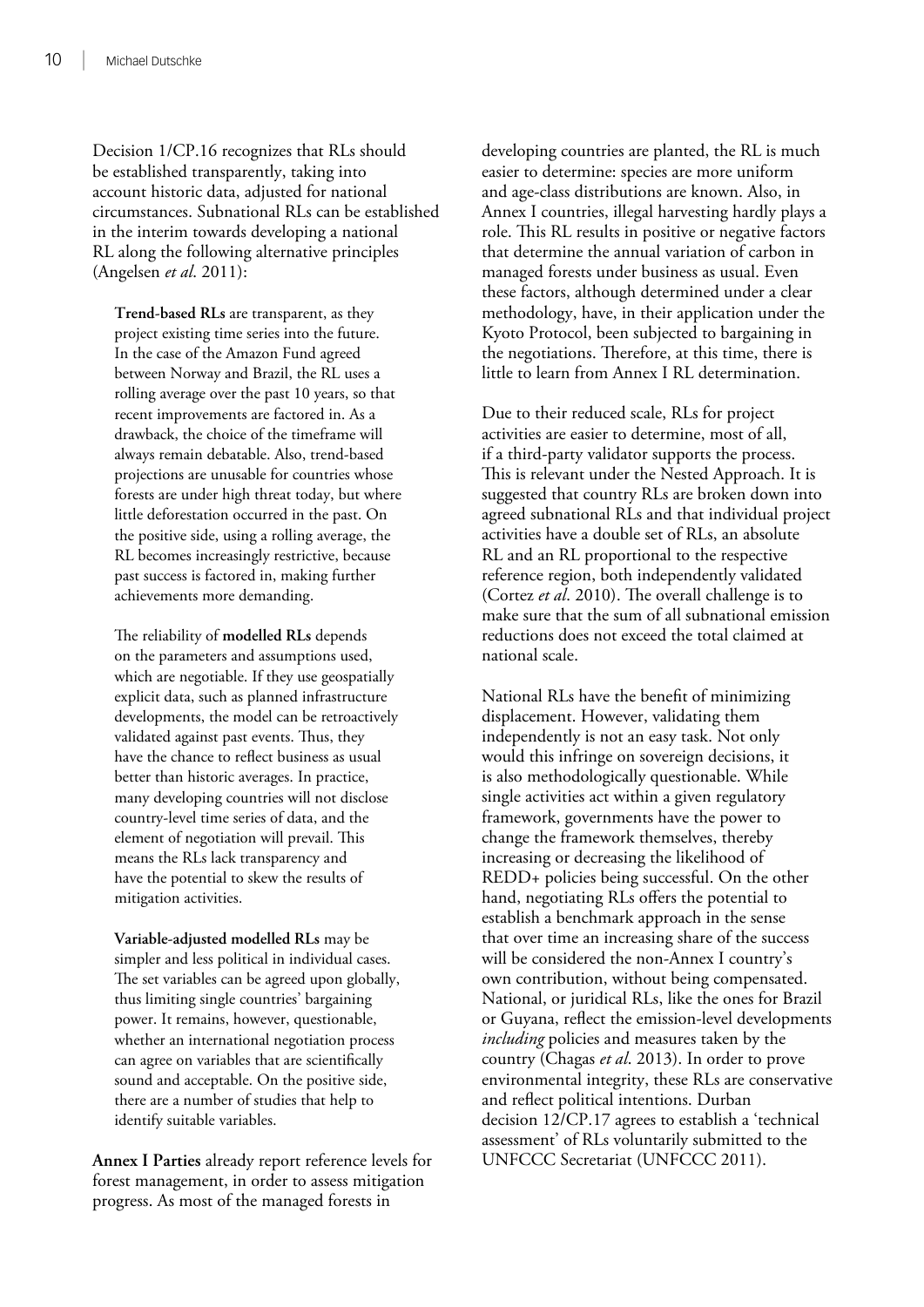<span id="page-18-0"></span>Summing up, national reference levels under REDD+ remain imperfect. Scientific advice and independent validation at subnational scale can inform politics, thereby tightening negotiation space, but reliability will only increase slowly, as governance and monitoring techniques improve in developing countries.

### **4.5 Double counting**

If emission reductions generate market-linked (voluntary) certificates, they need to be put into a centralized account in order to ensure that benefits from the same piece of land are not accounted for more than once. In the voluntary market, there are a number of registries, which results in the market lacking transparency making it potentially prone to double counting.5 The UNFCCC could establish

a centralized REDD+ Registry, where all REDD+ mitigation claims are documented and to which all REDD+ governments and registries in the voluntary market would have to report.

### **4.6 REDD+ country‑manipulated national reporting**

Overstating the effects of mitigation activities is a systematic risk only when monitoring data are intentionally manipulated or omitted, or not conservatively treated, which can easily be detected when independently reviewed. This is part of the IAR process for Annex I countries, yet it remains doubtful whether the ICA process for biennial reports by developing countries will achieve the same level of independence.

| <b>Risk</b>                                                          | <b>Description</b>                                                                                                                 | Response                                                                                                                               |
|----------------------------------------------------------------------|------------------------------------------------------------------------------------------------------------------------------------|----------------------------------------------------------------------------------------------------------------------------------------|
| Inconsistency between<br>national inventories and<br>REDD+ reporting | Displacement effects may go<br>unaccounted for because they<br>occur in areas not defined as forests<br>under REDD+                | National-level REDD+ verification<br>takes into consideration the National<br><b>Communication or Biannual</b><br><b>Update Report</b> |
| Double counting at national<br>level under a nested approach         | Mitigation effects are claimed (and<br>sold to the voluntary market) by<br>subnational actors and by the national<br>qovernment    | Clear national benefit sharing in place                                                                                                |
| Insufficient measurement<br>capacities                               | Measurement capacities may not<br>suffice for results-based activities                                                             | Offer incentives for moving to a higher<br><b>IPCC tier level</b>                                                                      |
| The RL is overstated                                                 | RL is hypothetical and can<br>never be verified. Yet, the risk<br>is deliberate overstatement of<br>business-as-usual emissions    | Offer incentives to perform a voluntary<br><b>UNFCCC technical assessment</b>                                                          |
| Effects of activities overstated                                     | Only possible by falsifying, skewing or<br>selectively omitting monitoring data                                                    | <b>Stringent ICA reviews</b>                                                                                                           |
| Double counting at global level                                      | Emission reductions are accounted<br>for twice (double counting) when<br>sold to more than one buyer through<br>several registries | Build up a centralized REDD+ Registry                                                                                                  |
| <b>Manipulated reporting</b>                                         | Some REDD+ countries may<br>deliberately skew their reports                                                                        | Establish a process as stringent as the<br><b>IAR for Annex I countries or introduce</b><br>a separate REDD+ verification process      |

#### **Table 1. REDD+ accounting risks**

<sup>5</sup> The different registries are aware of this issue. Currently, the relatively small number of REDD+ projects would make it difficult to double‑sell credits.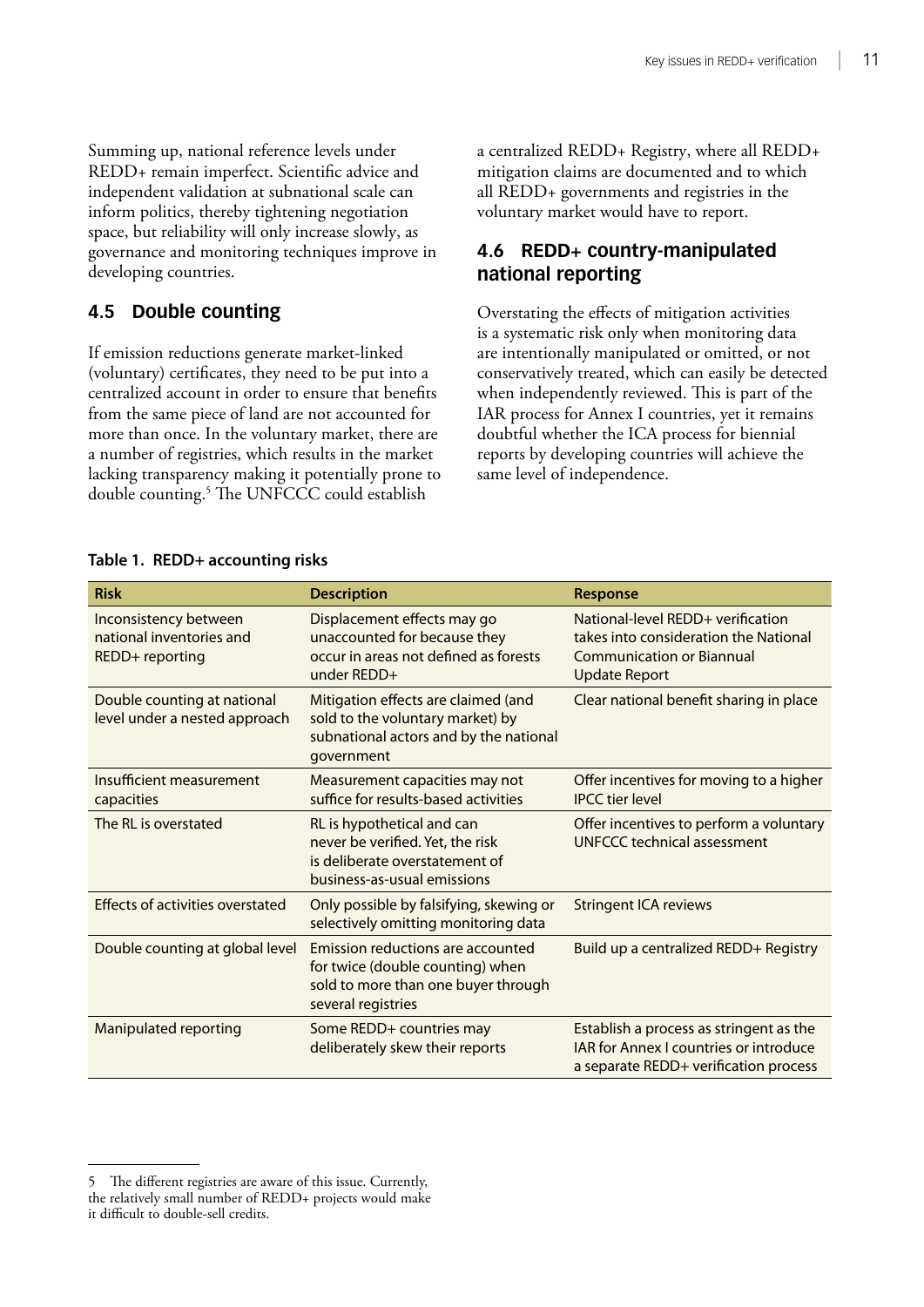## <span id="page-19-0"></span>**5 Solutions**

The above paragraphs have shown that<br>
national-level REDD+ methodologies<br>
are works in progress on all fronts.<br>
Verification is just one piece of the jigsaw puzzle national‑level REDD+ methodologies are works in progress on all fronts. the parties are putting together. In this paper, we propose solutions for REDD+ verification only.

None of the interviewees denied the need for verification, but one developing country negotiator asked the question 'What is actually so special about forests that REDD+ verification procedures should go so far beyond what is required for National Communications and their Update Reports?' This, however, speaks more to the ICA process than to REDD+ verification.

In practice, most REDD+ activities will be bilateral, between a single donor on one hand (a country or a development bank) and the REDD+ country, on the other. These are carried out under contractual law, where reporting and verification duties can be defined in the way most suitable for the respective cooperation.

**International rules for the REDD+ verification problem are only needed in cases where the results‑based activities are truly multinational.**

### **5.1 First‑best option**

The basic concern of developed country parties is that the rules for national-level reporting for developing countries are flawed. Also, the ICA process has not yet been sufficiently defined as to offer the needed level of transparency and independence. In the interest of methodological clarity, the first‑best option would be to have a review process equivalent to Annex I reporting covering GHG emissions and uptakes in all relevant sectors. With the increased frequency of reporting, the need for reviewers will increase in any case. It has been observed that reviewing is also a learning and capacity‑building exercise, which will be helpful for the respective experts themselves to improve the quality of their own national reporting. This would also contribute to the improvement of national MRV as a precondition for results‑based activities, given the currently prevailing levels of data uncertainty.

Some developing countries, however, see GHG reporting on equal footing with industrialized countries as a precursor to accepting binding national emission targets, which they are careful to keep off the agenda for as long as possible. When talking to representatives of emerging economies, they show awareness of the fact that G77, the developing country coalition, is already divided into three sections: least developed, developing and emerging countries. It is very likely that in 2020, the latter group will belong to the committed countries. One of the interviewees stated, 'we are in an interim phase today. Regulations need not be set in stone, because the regime will change anyway.'

As the international climate negotiation process goes ahead, the parties may come to more generic GHG reporting duties that make obsolete the intermediate regulation to be found for REDD+ specifically.

### **5.2 Second‑best options**

It is a shared understanding that results-based actions need to prove effectiveness. REDD+ is part of NAMAs, and every donor will find bilateral ways to prove effectiveness. The ICA process does not seem adequate at this time to fulfil this goal, but results‑based REDD+ activities should not be hampered by conflict around the ICA process.

Finding solutions is easier, if the topics are no longer burdened with notions of past conflict.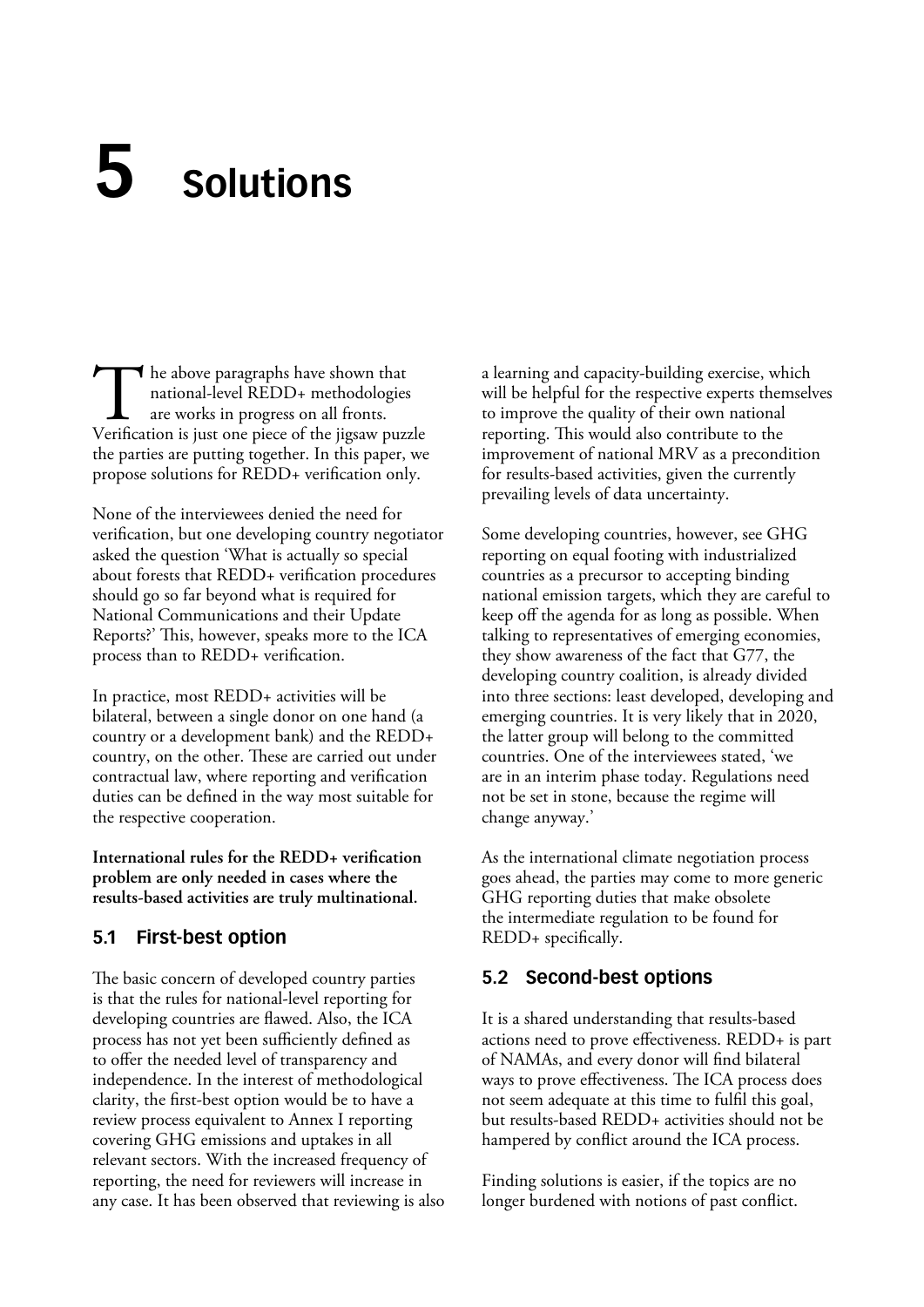'**Review**' has been used for Annex I inventories, and many developing countries do not want the same rigor to be applied to their inventory as to the ones of industrialized countries. '**Verification**' is a term from carbon offset project activities. It may be helpful to apply a new term to the **REDD+ Effectiveness Assessment (REA)** of international results‑based finance for national‑level emission reductions. This term also expresses that the procedure will only apply under specific circumstances.

Different verification/REA procedures can be discussed:

- 1. **Roster of inventory experts**: This option should not be ruled out categorically, just because it became hostage of the debate on long-term finance. For the Annex I inventory review, the experience has been broadly positive, because it builds up capacities for the reviewers that they can use in their own country's inventory work. Given the increased reporting duties, the roster of experts will only be able to cope with its duties in a timely manner if the UNFCCC Secretariat receives sufficient funding to attract new inventory experts.
- 2. **Peer verification**: Some developed countries have proposed internal independent verification, which is not an acceptable procedure for the donors. Alternatively, verification could be carried out by peers from the same region, together with experts from other developing countries and only with a minority representation of donor countries. This will also facilitate further south–south capacity and technology transfer.
- 3. **Third‑party verification/REA**: As in the cases of Costa Rica and Chile, verification can be carried out by private third parties (operational entities), according to internationally accepted carbon standards. The latter are currently preempting future regulation and will adapt to any UNFCCC requirements. Thus, verification will be able to start early.
- 4. **A combination of the above**: The REDD+ guidance can establish the commonly accepted principles of MRV, but leave flexibility on how these are fulfilled in individual cases. This approach allows for gathering experience and evaluating it after a period of 5 years.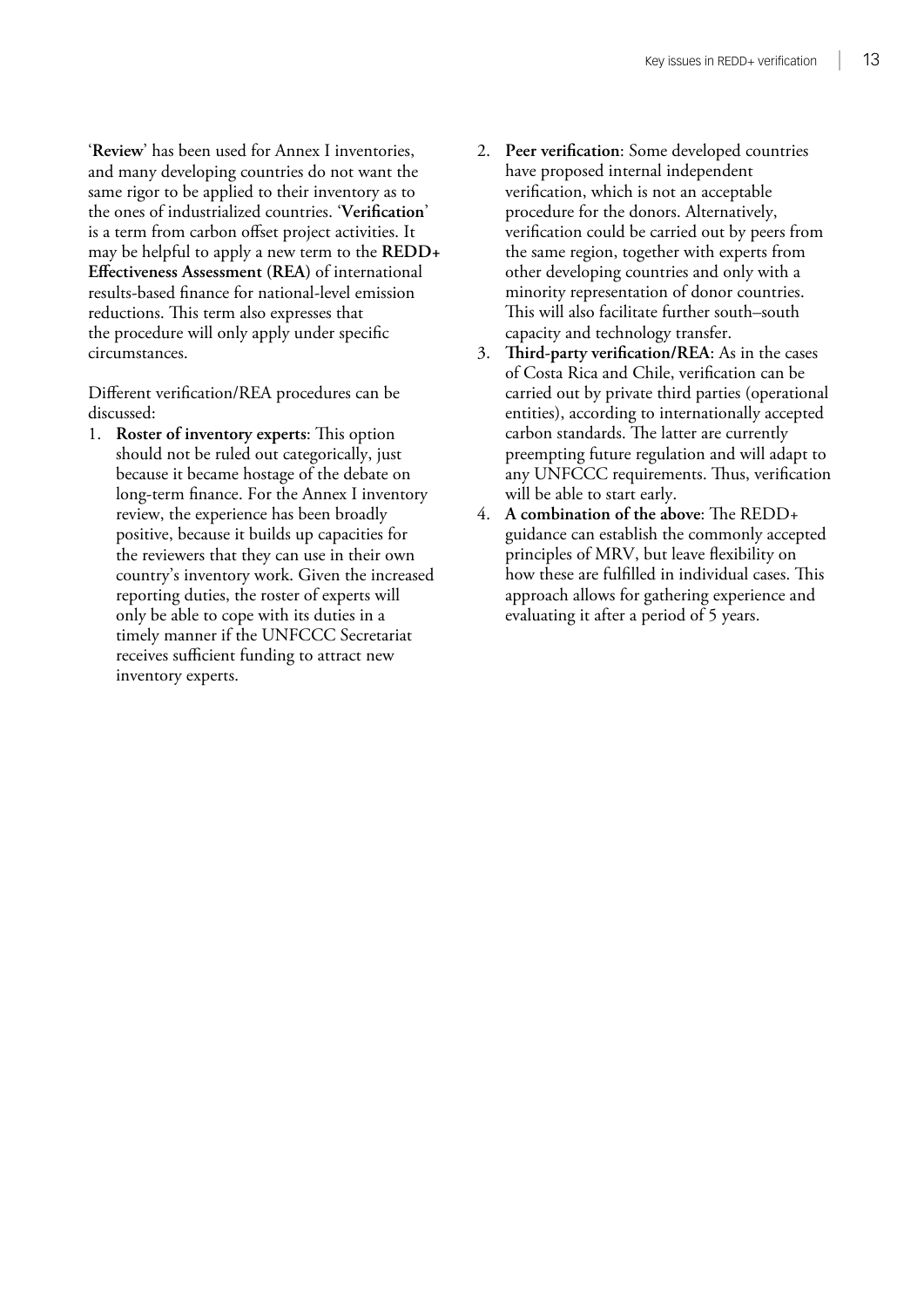## <span id="page-21-0"></span>**6 Conclusions**

- Contrary to its initial design, REDD+ is increasingly becoming an ODA mechanism. The verification debate needs to be understood in the context of the arguments around aid conditionality.
- For a results-based mechanism like REDD+, verification should be a normal procedure within a whole suite of MRV rules. This opinion is shared in principle by all negotiators and observers.
- Bilateral activity-based REDD+ is subject to contractual law between the implementing partners and usually includes MRV procedures.
- International regulation on verification is needed exclusively for multilateral funding under a mechanism of the Climate Convention, such as the Green Climate Fund (GCF) in phase III of results-based actions.
- At present, no country is yet in phase III, where full verification is needed. There is space for experiments over the coming 3–5 years.
- The impasse in the Doha negotiations is the result of specific historical circumstances in a transitional phase towards a new climate treaty

and new responsibilities for the emergence of today's developing countries.

- Verification is only one of the areas of environmental integrity and effectiveness, the others being forest definitions, measurement, RLs, reporting and registries. Environmental integrity and effectiveness can only be granted if tackled at all levels.
- In order to reflect the limited scope of the international verification debate, the introduction of a new term for it is suggested, for example, REDD+ Effectiveness Assessment (REA).
- In the absence of an agreement on regulated verification procedures, further fragmentation of REDD+ finance will result, which, for some interviewees, is not the worst-case scenario, but which may limit the potential for long-term predictable finance.
- The lack of market signals combined with the expected change in the role of emerging economies should be used for provisional regulation, which can be revised over time.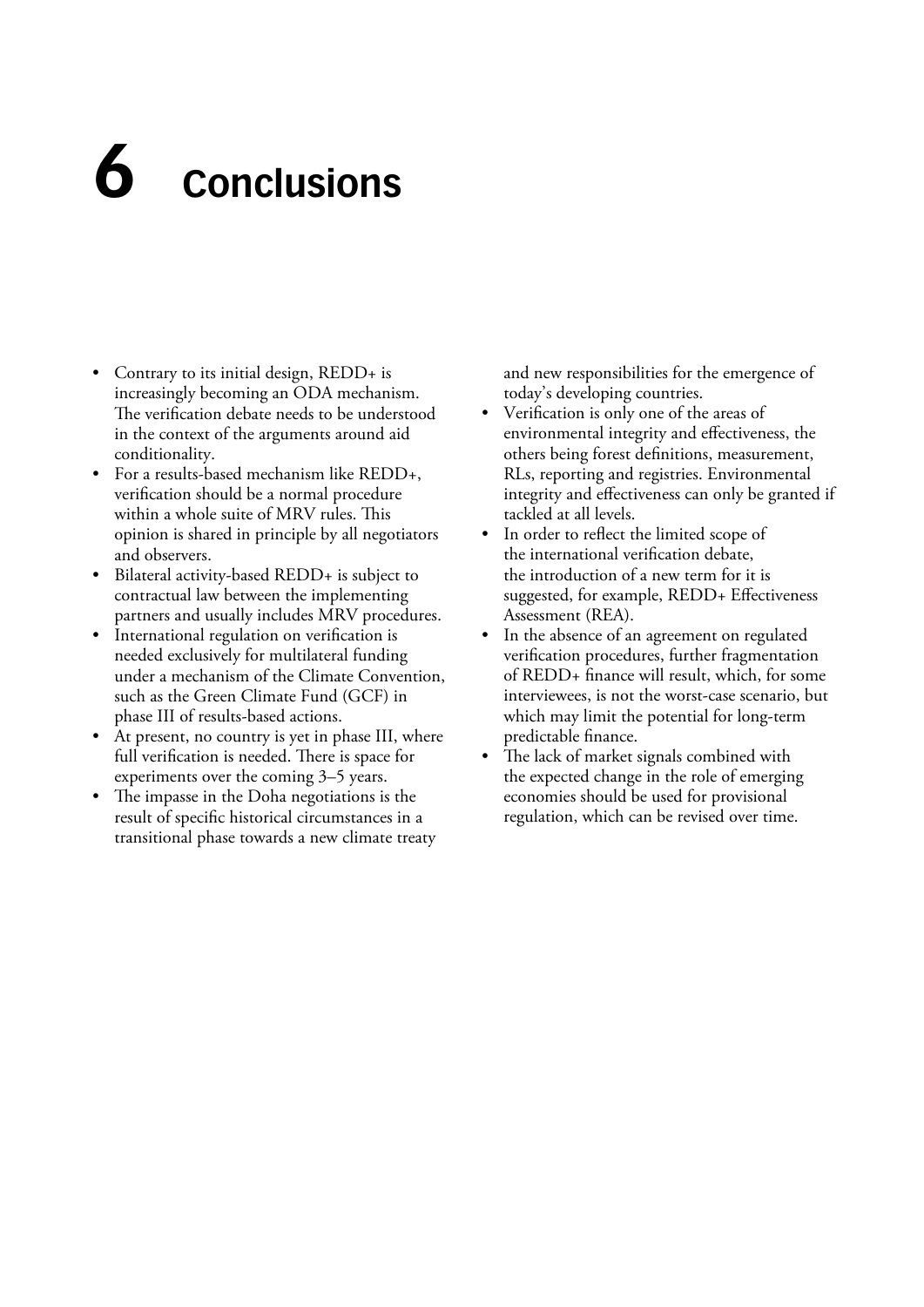## <span id="page-22-0"></span>**7 References**

- ALP 2012 Ley marco de la MadreTierra y desarrollo integral para vivir bien. Ley No. 300. A. L. Plurinacional. La Paz, 300.
- Angelsen, A., D. Boucher *et al*. 2011 Guidelines for REDD+ reference levels: principles and recommendations. Prepared for the Government of Norway. Meridian Institute, Washington DC.
- Angelsen, A., S. Brown *et al*. 2009 Reducing emissions from deforestation and forest degradation (REDD): an options assessment report. Meridian Institute, Washington DC.
- Angelsen, A., C. Streck *et al*. 2008 What is the right scale for REDD? *In*: Angelsen, A. (ed.) Moving Ahead with REDD. Issues, Options and Implications, 31‑40. CIFOR, Bogor, Indonesia.
- Angelsen, A. and L. Verchot 2009 Monitoring and establishing reference levels. *In*: Angelsen, A. (ed.) Realising REDD+: national strategies and policy options, 90f. CIFOR, Bogor, Indonesia.
- Bernard, F. and P. A. Minang 2011 Strengthening measurement, reporting and verification (MRV) for REDD+. International Institute for Sustainable Development and ASB Partnership for Tropical Forest Margins, Winnipeg, Manitoba, Canada. 44p.
- Carle, J. and P. Holmgren 2003 Definitions related to planted forests. forest resources assessment programme working paper. FAO, Rome. 25p.
- Castillo, S. 2013 How Costa Rica and Chile are leveraging independent carbon standards to get ready for REDD. Forest Carbon Portal, [http://www.forestcarbonportal.com/](http://www.forestcarbonportal.com/print/8863) [print/8863](http://www.forestcarbonportal.com/print/8863).
- Chagas, T., J. Costenbader *et al*. 2013 Reference levels: concepts, functions, and application in REDD+ and forest carbon standards. Climate Focus, Rotterdam and Washington DC. 51p.
- Cortez, R., R. Saines *et al*. 2010 A nested approach to REDD+. Arlington, USA.

Creed, A. and S. Nakhooda 2011 REDD+ Finance delivery: lessons from early experience. Climate Finance Policy Brief. Overseas Development Institute, London. 9p.

- Dutschke, M. and T. Pistorius 2008 Will the future be REDD? Consistent carbon accounting for land use. International Forestry Review 10(3): 476–484.
- Dutschke, M. and S. Wertz‑Kanounnikoff, eds 2008 Mapping potential sources of REDD financing to different needs and national circumstances. CIFOR Working Paper. Bogor, Indonesia.
- Eggleston, H. S., L. Buendia *et al*., eds 2006 Agriculture, forestry and other land use, 2006 IPCC guidelines for national greenhouse gas inventories. Prepared by the IPCC National Greenhouse Gas Inventories Programme. Hayama, Kanagawa, Japan.
- Ellis, J., S. Moarif *et al*. 2010 Options to revise reporting guidelines for Annex I and Non‑Annex I National Communications. International Energy Agency, Environmental Directorate, Paris. 61p.
- European Commission 2007 Legality assurance systems: requirements for verification. European Commission, Brussels, Belgium. 3p.
- GFC 2009 Terms of reference for developing capacities for a national monitoring, reporting and verification system to support REDD+ participation of Guyana. background, capacity assessment and roadmap.[http://unfccc.int/](http://unfccc.int/files/methods_science/redd/submissions/application/pdf/redd_20100107_guyana_tor.pdf) [files/methods\\_science/redd/submissions/](http://unfccc.int/files/methods_science/redd/submissions/application/pdf/redd_20100107_guyana_tor.pdf) [application/pdf/redd\\_20100107\\_guyana\\_tor.](http://unfccc.int/files/methods_science/redd/submissions/application/pdf/redd_20100107_guyana_tor.pdf) [pdf](http://unfccc.int/files/methods_science/redd/submissions/application/pdf/redd_20100107_guyana_tor.pdf) (19 April 2013).
- Herold, M. and M. M. Skutsch 2009 Measurement, reporting and verification for REDD+: objectives, capacities and institutions. *In*: Angelsen, A. (ed.) Realising REDD+: national strategies and policy options, 85–100. CIFOR, Bogor, Indonesia.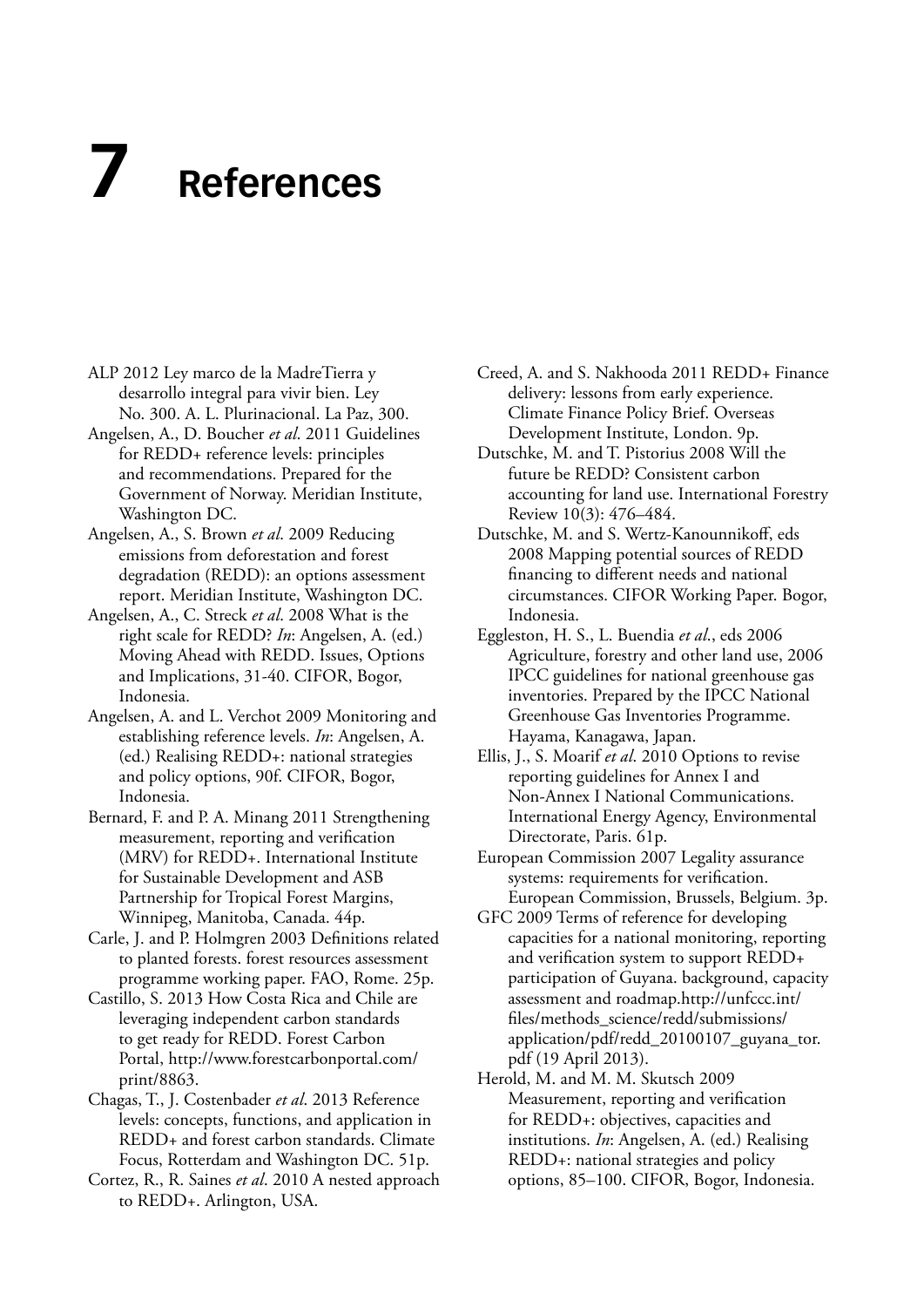- Holmgren, P. and R. Davis 2000 On definitions of forest and forest change. forest resources assessment programme working paper. FRAP, Rome. 16p.
- Lee, D. 2012 Interim REDD+ finance. Current status and ways forward for 2013–2020. The Prince's Rainforest Project, London. 33p.
- Mollicone, D., A. Freibauer *et al*. 2007 Elements for the expected mechanisms on 'reduced emissions from deforestation and degradation, REDD' under UNFCCC. Environmental Research Letters 2: 7.
- Ollivier, H. 2012 Growth, deforestation and the efficiency of the REDD mechanism. Journal of Environmental Economics and Management 64(3): 312–327.
- Pedroni, L., M. Dutschke *et al*. 2009 Creating incentives for avoiding further deforestation: the nested approach. Climate Policy 9(2): 207–220.
- Rakonczay, Z. 2002 Biome specific forest definitions. Technical paper. UNFCCC, Bonn, Germany. 33p.
- Saundry, P. 2012 Greenhouse gas control policies in Brazil. *In*: Cleveland, C. J. (ed.) Encyclopedia of Earth. Environmental Information Coalition, National Council for Science and the Environment, Washington DC.
- Schuck, A., R. Päivinen *et al*. 2002 Compilation of forestry terms and definitions. Internal Report 6. Joensuu, Finland, 48p.
- Tipper, R., N. Berry, et al. 2010 Real-time evaluation of Norway's International Climate and Forest Initiative. Contributions to a Global REDD+ Regime 2007–2010. Evaluation Report. Norad, Oslo, Norway, 108p.
- Tulyasuwan, N., S. Federici *et al*., eds 2011 Proceedings of the Training Workshop on the National System for Greenhouse Gas Inventory in the context of REDD+. UN‑REDD MRV Report, Rome, 25–28 January 2011.
- UN‑REDD 2009 Measurement, assessment, reporting and verification (MARV). Issues and options for REDD. Draft Discussion Paper. Nairobi, Kenya. 12p.
- UNFCCC 1992 United Nations Framework Convention on Climate Change. Rio de Janeiro, Brazil. 33p.
- UNFCCC 2008 Report of the Conference of the Parties on its Thirteenth Session. Bali, 3–15 December 2007. Bonn, Germany: FCCP/CP /2007/6/Add.1.
- UNFCCC 2010 The Cancun Agreements: Outcome of the work of the Ad‑Hoc Working Group on Long‑term Cooperative Action under the Convention. UNFCCC. FCCC/ CP/2010/7/Add.1, 31p.
- UNFCCC 2011 Report of the Conference of the Parties on its seventeenth session. Durban 28 November–11 December 2011. Addendum Part Two: Action taken by the Conference of the Parties at its Seventeenth Session. Bonn. FCCC/CP/2011/9/Add.2, 63p.
- UNFCCC 2012 Methodological guidance for activities relating to reducing emissions from deforestation and forest degradation and the role of conservation, sustainable management of forests and enhancement of forest carbon stocks in developing countries. Draft conclusions by the chair. SBSTA, Doha, Qatar. FCCC/SBSTA/2012/L.31.